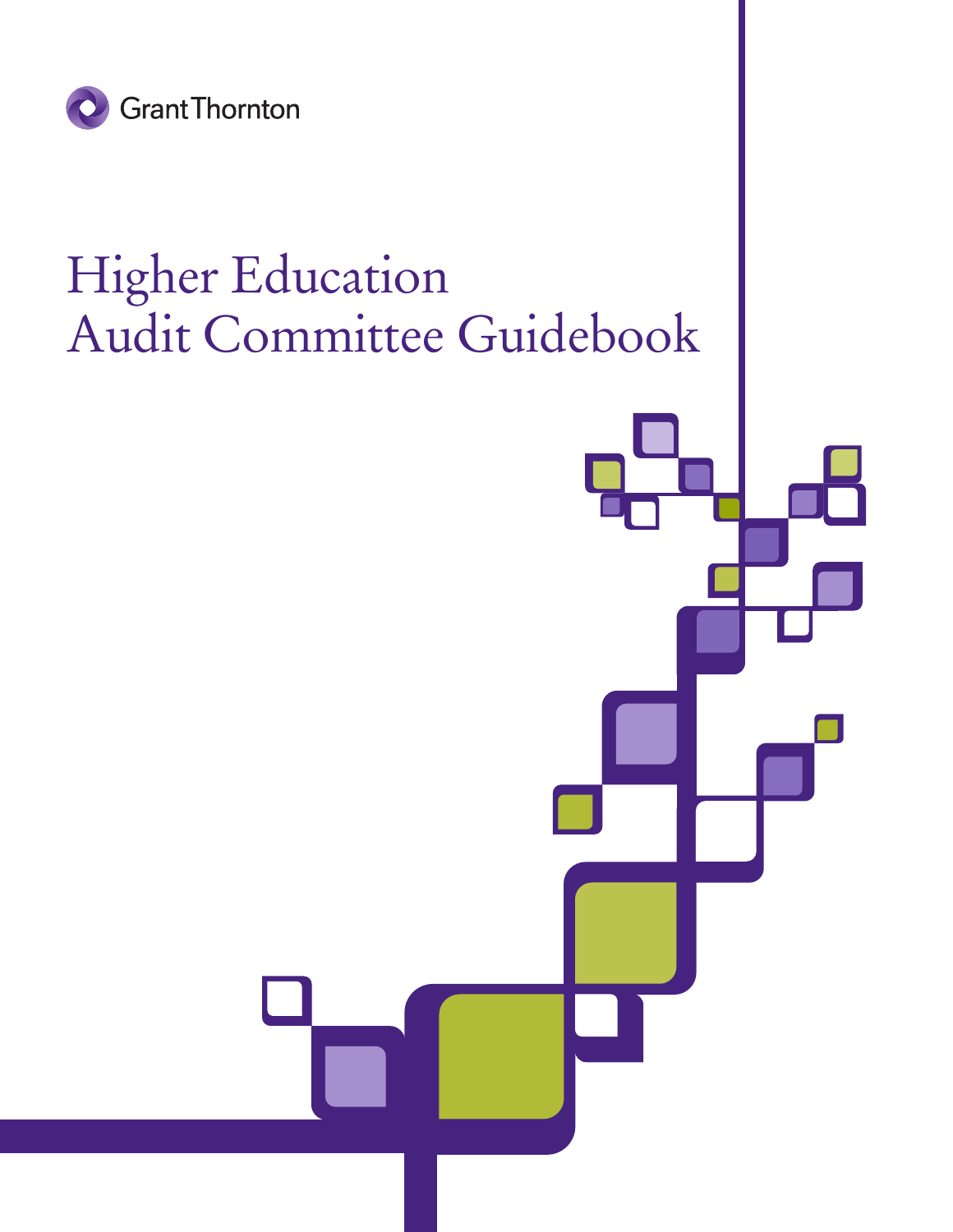#### **Contents**

- Accountability and independence: Guiding principles of the audit committee
- Basic roles and responsibilities
- Users of the financial statements
- The insider's perspective: Working within a college or university
- 14 Working with the external auditors
- 18 The monitoring function of the audit committee
- Appendix I: Selecting the external auditors
- Appendix II: Sample audit committee charter
- About Grant Thornton LLP's services to higher education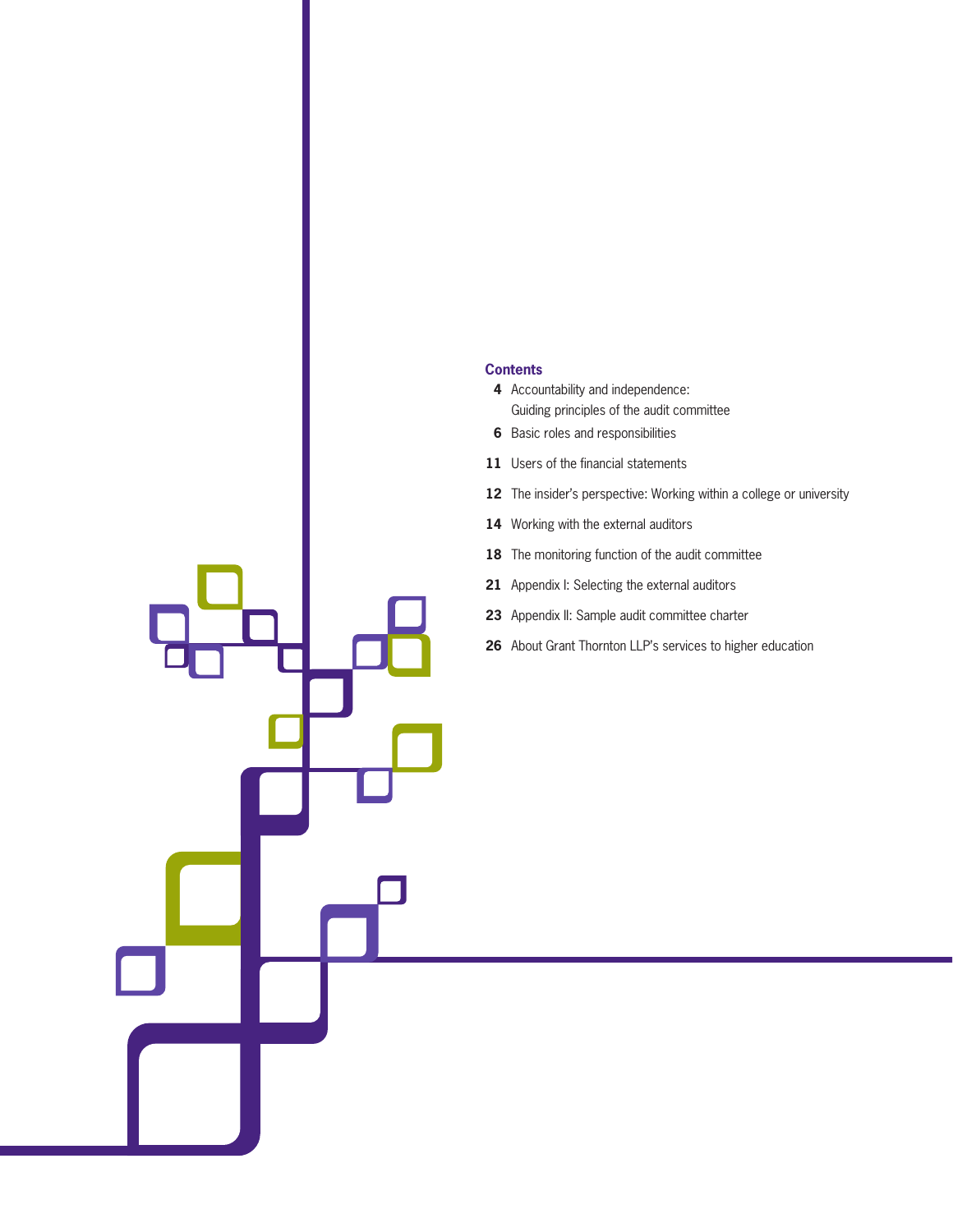## The higher education audit committee's guide to protecting your institution's reputation

Your institution's most valuable asset is its reputation, and that reputation must be able to withstand today's increased scrutiny. As an audit committee member, you are a guardian of that precious asset.

Audit committees exist to help the board of trustees maintain the institution's overall integrity, financial credibility and long-term viability. A sharpened focus on accountability, transparency and ERM has brought the role of the audit committee into the public eye. Ensuring that the institution prepares accurate financial statements, exercises responsible financial management, maintains compliance with laws and regulations, and manages operating risks effectively are critical tasks for every audit committee member.

Understanding that your role as an audit committee member is both rewarding and challenging, Grant Thornton LLP has created this guidebook to provide an overview of the composition, functions and duties of an audit committee.

We are committed to providing outstanding service to meet the audit, tax and advisory needs of our higher education clients. For more detailed information and answers to your questions, contact our Not-for-Profit and Higher Education professionals.



**Mark Oster**  National Managing Partner Not-for-Profit and Higher Education Practices mark.oster@us.gt.com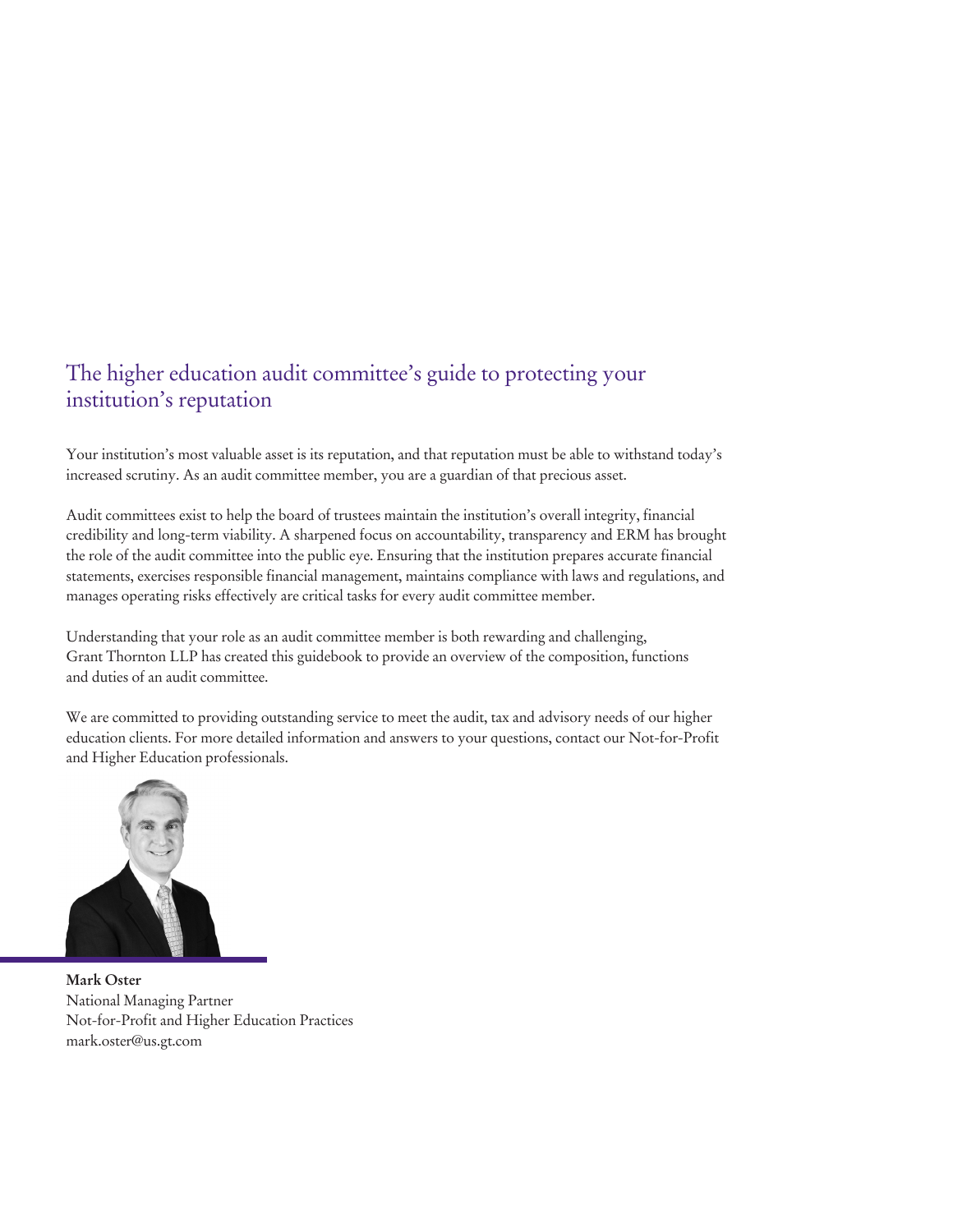# Accountability and independence: Guiding principles of the audit committee

### **The current environment**

Colleges and universities are under scrutiny as never before. From the paying parent to the White House, the expectations of educational institutions to perform their mission wisely and cost-effectively has never been greater. Audit committees are charged with the critical role of assessing their institution's capability to discharge its fiduciary duties effectively, accurately and with integrity.

At the federal level, the IRS has demonstrated a strong interest in institutions' good governance practices and their compliance with tax laws and regulations. The U.S. Government Accountability Office has issued several reports concerning the financial practices of not-for-profit organizations, including higher education, and the Senate Finance Committee has addressed governance practices for many years — often focused specifically on colleges and universities. As a recipient of federal financial support, your granting agencies are also subject to an increased level of accountability to Congress. There is special sensitivity to a college or university's proper use of federal grants and contracts, as well as financial aid dollars.

At the state level, attorneys general, through their responsibility to oversee charitable organizations, are concentrating their energy on enforcing compliance with regulations.

At both the federal and state levels, the tax-exempt status of your institution is seen as a significant form of government subsidy, carrying with it the responsibility for ethical behavior.

As for third parties, news organizations will report any real or perceived transgression by an institution and its trustees or staff. Banks, bond insurers, state debt intermediaries and ratings agencies have all raised their standards of transparency and financial health.

Boards do not want any distraction from the achievement of their institution's mission; therefore, they, too, are setting higher standards for governance and financial practices.

The responsibility for ensuring that college or university administration meets the heightened expectations of today's increasingly stringent climate falls directly on the audit committee.

## **Guiding principles**

The guiding principles of the audit committee can be summed up in two words: accountability and independence.

#### **Accountability**

A not-for-profit institution is accountable to stakeholders such as donors, grantors, organizations that provide financing, regulators and people who use the resources of the institution. Those stakeholders rely on the institution to protect its reputation and properly and prudently use the monies it receives — whether fees, donations, grants or exchange contracts. In addition to being accountable to its stakeholders, the institution has a much broader responsibility to society at large because of its tax-exempt status. Tax exemption is a way to recognize the societal value of the services the institution delivers. It is also a method by which all taxpayers underwrite those services. In effect, every taxpayer is a stakeholder in your institution.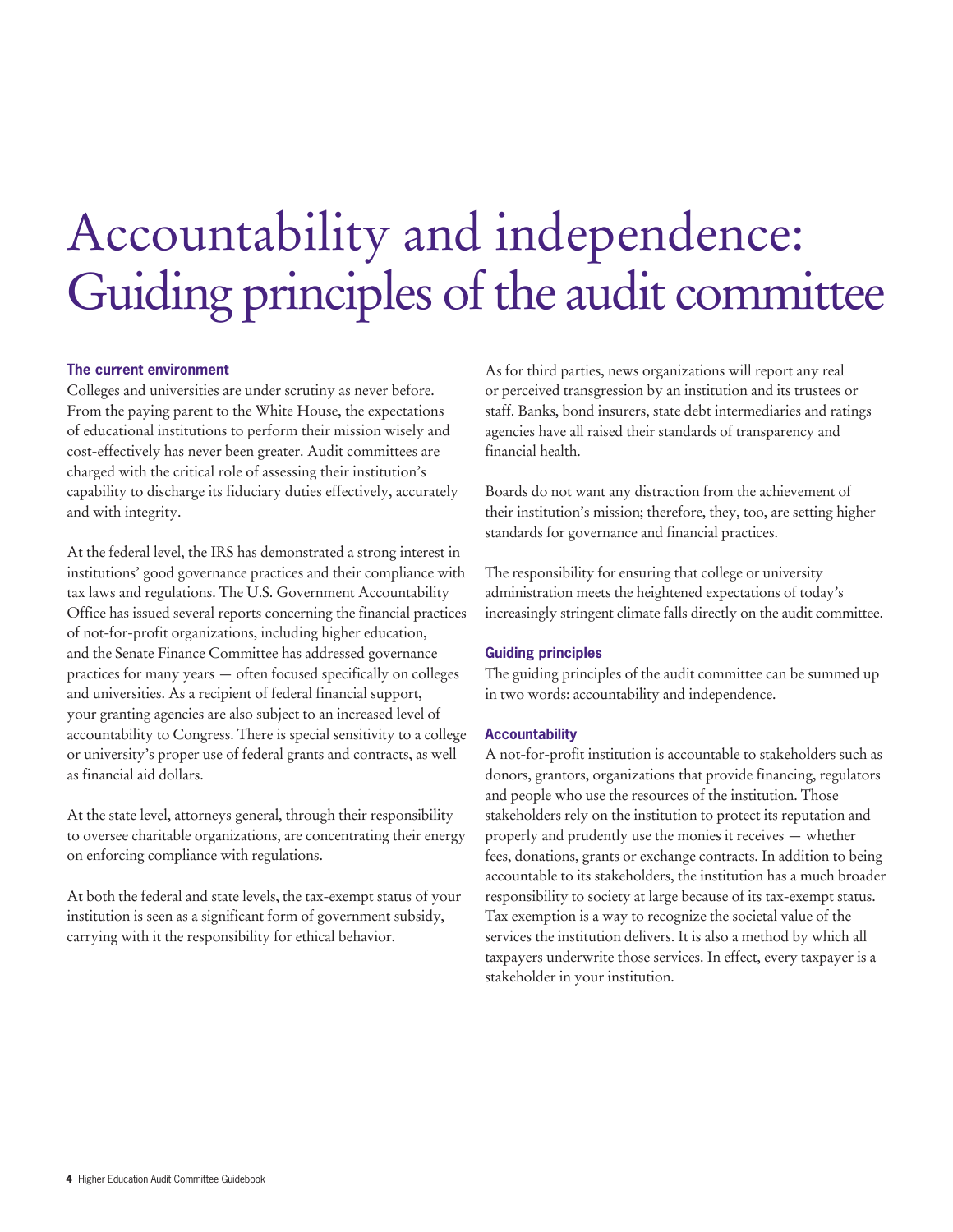In order to govern effectively, the board must verify that management has adopted financial practices that are compliant with regulations and consistent with best practices, and adhere to high ethical standards. The audit committee's primary role is to instill confidence in stakeholders that the institution's financial and tax status, internal controls, risk management, and compliance procedures allow it to fulfill its mission and achieve long-term viability.

#### **Independence**

The audit committee is charged with ensuring that management is conducting business at arm's-length basis with all parties, and avoiding conflicts of interest and inside dealings. To carry out this charge effectively, the audit committee itself must be independent of both management and the external auditors. The audit committee concerns itself with three facets of independence:

- The external auditor's opinion on the financial statements must be based only on its independent professional judgment, without improper influence from management.
- The institution's internal auditors must be independent from management and able to report problems and findings openly to the audit committee.
- The institution's board members and management must be independent from vendors. If overlapping financial interests or personal relationships exist, they must be fully disclosed, and the appropriate personnel must recuse themselves from discussions and voting on related matters. The board needs to approve a plan to monitor the conflicted relationships so that they do not create bias in academic or business decision-making.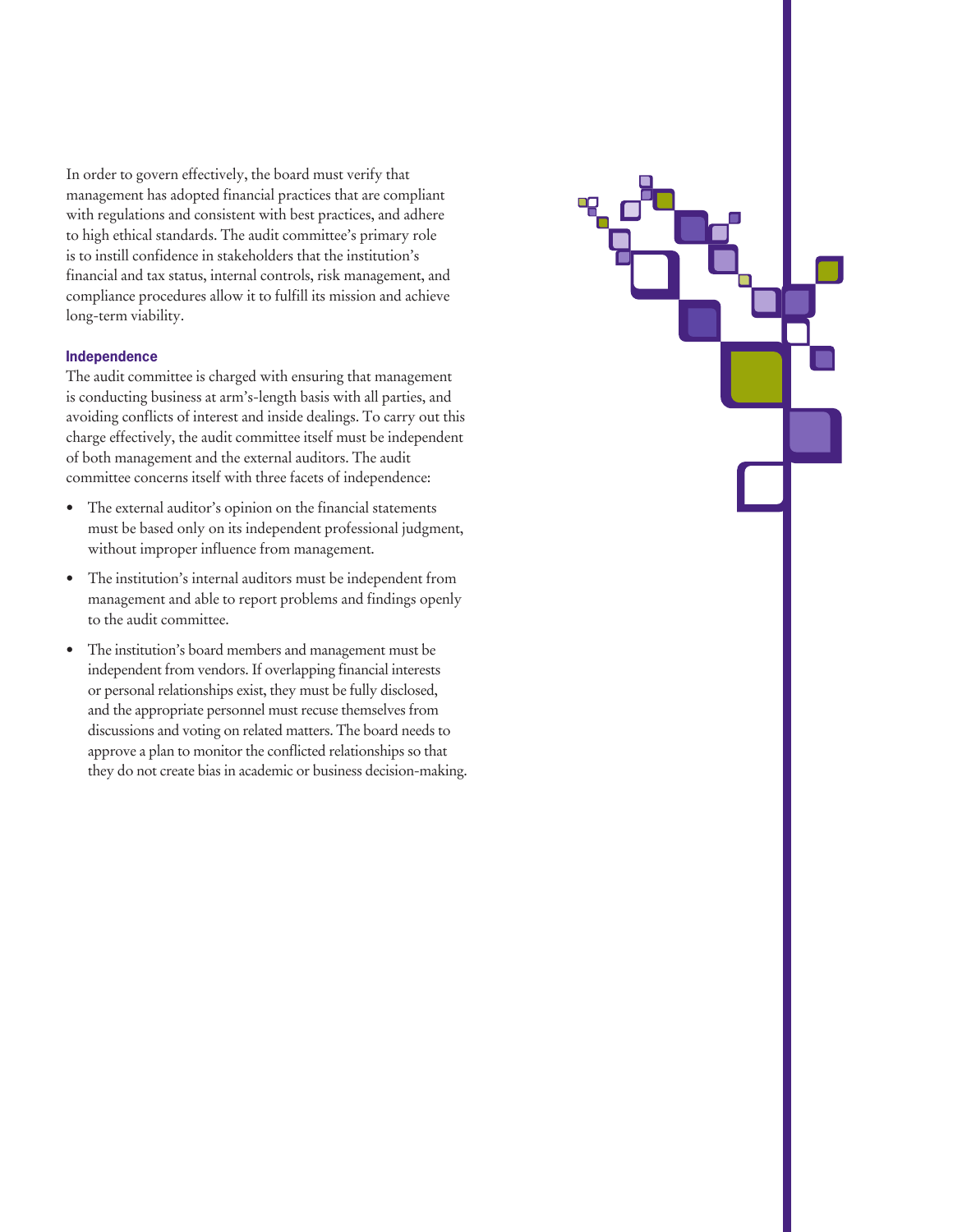# Basic roles and responsibilities

## The audit committee's roles in the institution's governance

## **Three main roles**

**First, the audit committee represents the board in overseeing all material aspects of the institution's financial reporting, accounting policies and internal controls that promote good financial stewardship.** 

To ascertain whether the institution is exercising proper stewardship over its assets, the audit committee must understand the institution's financial management practices, as well as monitor management's corrective actions with respect to the findings of the internal and external auditors' testing and review of the college or university's internal controls and regulatory compliance procedures. These activities are meant to safeguard the institution's assets, promote the reliability and accuracy of its financial reporting, and mitigate the risk of fraud.

**Second, the audit committee is often the board committee primarily responsible for inquiring into how the business risks of the institution are being planned for and managed.**  Other board committees — such as investment, academic affairs, HR or personnel, facilities, student affairs and development will have a role in overseeing specific areas of risk. However, it is usually the audit committee that asks the overarching questions that help determine if the planning for and internal controls

To do this, the audit committee should understand the college or university's enterprise risk profile in terms of governance, personnel, financial, process and operational, academic, regulatory compliance, technology, economic, legislative, competitive and fraud risk. Specific areas to address include:

- Investment practices
- Significant tax risks and tax positions on particular transactions
- Relationships with affiliated organizations
- Disaster recovery plans
- Adherence to donor and grantor requirements (especially unusual or problematic gifts)
- Inquiries from state charities' registration bureaus
- Insurance/litigation claims and adequacy of coverage
- Prevalence of high-profile research projects
- Applicability of clinical trials review protocols in nonmedical school departments
- Vulnerability to technology breaches from outside the college or university
- Faculty and administrators' adherence to conflict-ofinterest policies
- Risks associated with various financing agreements and structures
- Overall college or university profile compared with industry standards

governing those risks are adequate.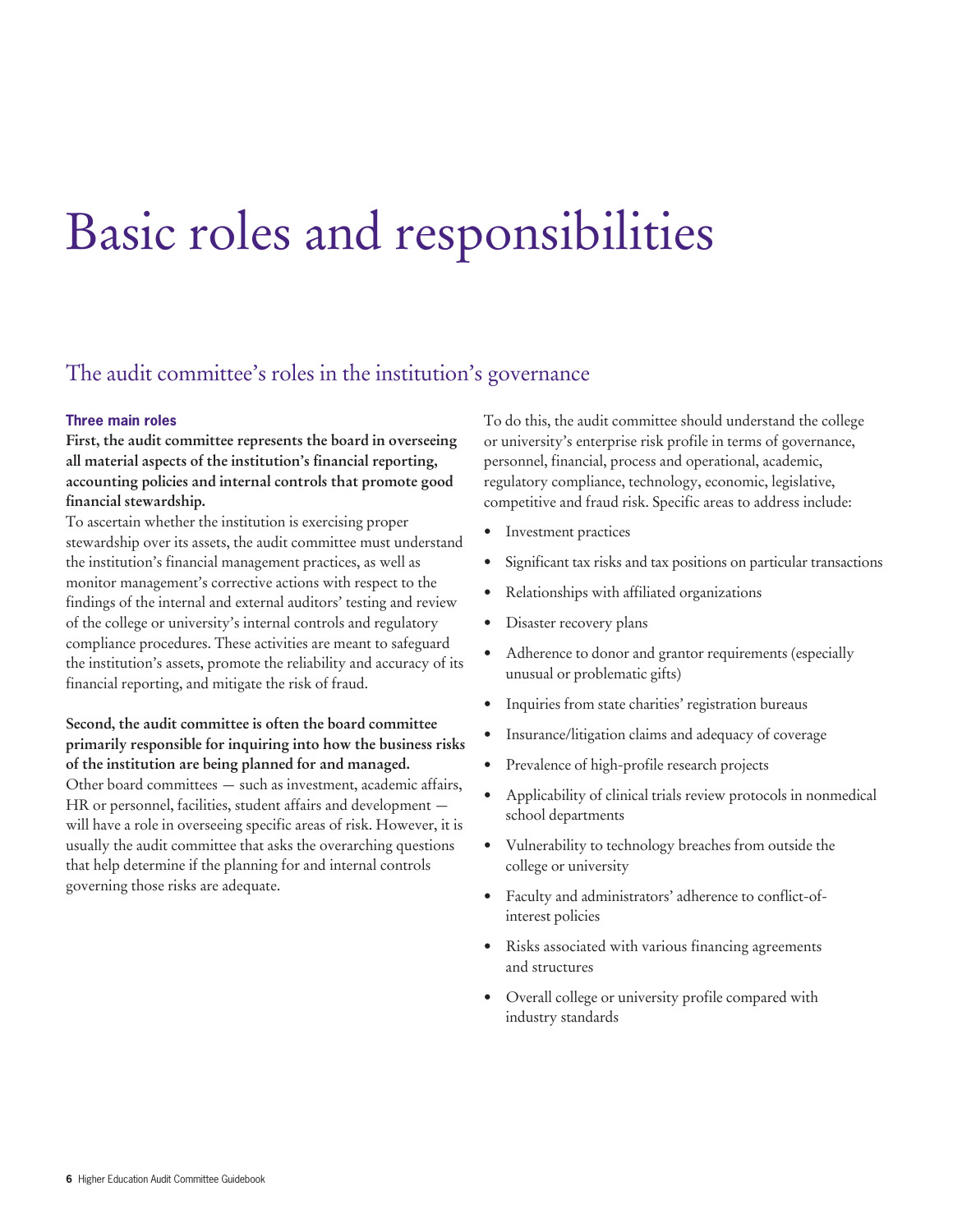The business risk tasks most commonly assigned to an audit committee include business risk assessment and mitigation:

- Understanding the comprehensive assessment of the business and reputational risks faced by the college or university, along with assessing management's plan to manage those risks
- Holding management including the president responsible for the effective design and implementation of an internal control structure over financial reporting, nonfinancial reporting, asset stewardship, compliance with laws and regulations, protecting personal employee identification and student information, and private and confidential employee data
- Providing to the internal and external auditor open access to the audit committee for discussion of issues, concerns and scope of work
- Approving the annual internal audit plan and reviewing the reports prepared by internal auditors
- Overseeing the whistleblower policy and process, and confirming that employees have a confidential way to report concerns regarding fraud, financial impropriety and misuse of funds
- Creating an appropriate tone from the top

## **Third, the audit committee plays a pivotal role in overseeing the institution's audit (internal and external) and compliance functions.**

Every college and university must comply with applicable tax, legal, ethical and regulatory requirements. In higher education, regulatory standards dictate financial, billing, safety, employment, grants and contracts, financial aid, spending and investing practices. In addition, most colleges and universities must adhere to regulations specifying how they carry out their programs and what types of matters must be reported to regulators.

An effective audit committee must have a basic understanding of the compliance standards that affect the institution and how the institution adheres to those standards. The audit committee also needs to know which regulatory matters are assessed by the internal and external auditors, and which regulatory matters fall outside the scope of financial management and are instead managed by faculty or administrative staff. In most instances, it is the audit committee that inquires into the role of the institution's compliance officer and ascertains that key committees and the board are kept informed of pertinent issues.

The audit committee is also responsible for overseeing the external and internal audit functions. Audit committee members should meet with the institution's external auditors at least twice a year once to discuss the audit workplan and once to review the audit findings before they are presented to the board. It is best practice to have internal audit attend all audit committee meetings.

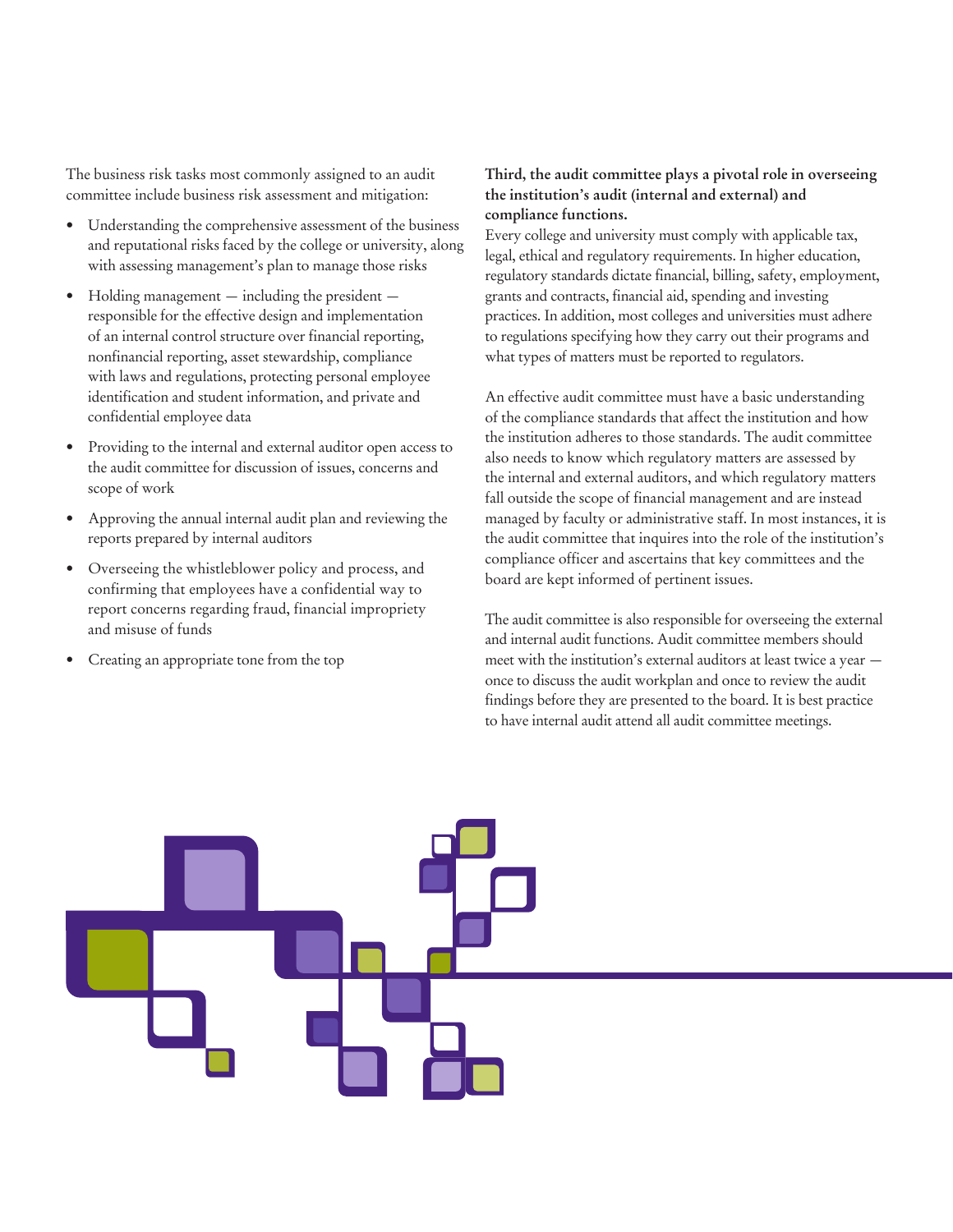The oversight tasks most commonly assigned to an audit committee in this area include:

## **Internal and external audit**

- Recommending and appointing an independent audit firm
- Discussing the propriety of financial statement presentation and the adequacy of footnote disclosures
- Reviewing disclosures in financial statements to confirm clear and appropriate communication of financial information
- Reviewing and approving the scope of the workplan for the internal and external audits
- Reviewing findings of internal audits and associated control issues
- Receiving and acting upon the results of the internal and external audits
- Requiring follow-up and corrective action plans to be presented by management
- Monitoring implementation of management letter and internal audit recommendations
- Reporting to the board the results of the internal and external audits
- Evaluating the performance of the internal and external auditors
- Resolving disagreements between the external auditors and management
- Reviewing and approving the contract for any nonaudit services provided by the external auditors (optionally, for fees exceeding a certain threshold) if so required based on policy or audit committee charter

#### **Compliance**

- Reviewing internally and externally produced reports on the college or university's compliance with laws and regulations that have a direct and indirect effect on financial reporting, and on compliance with the college or university's internal policies and procedures that are designed to ensure compliance
- Reviewing the Forms 990 and 990-T that are filed with the IRS
- Making certain that conflict-of-interest and code-of-ethics policies are implemented and applicable to employees and the board
- Reviewing significant conflicts of interest and relatedparty transactions
- Ensuring the existence of whistleblower procedures through which stakeholders, including employees, can raise concerns without fear of retaliation
- Ascertaining that a record-retention policy is in place and being followed

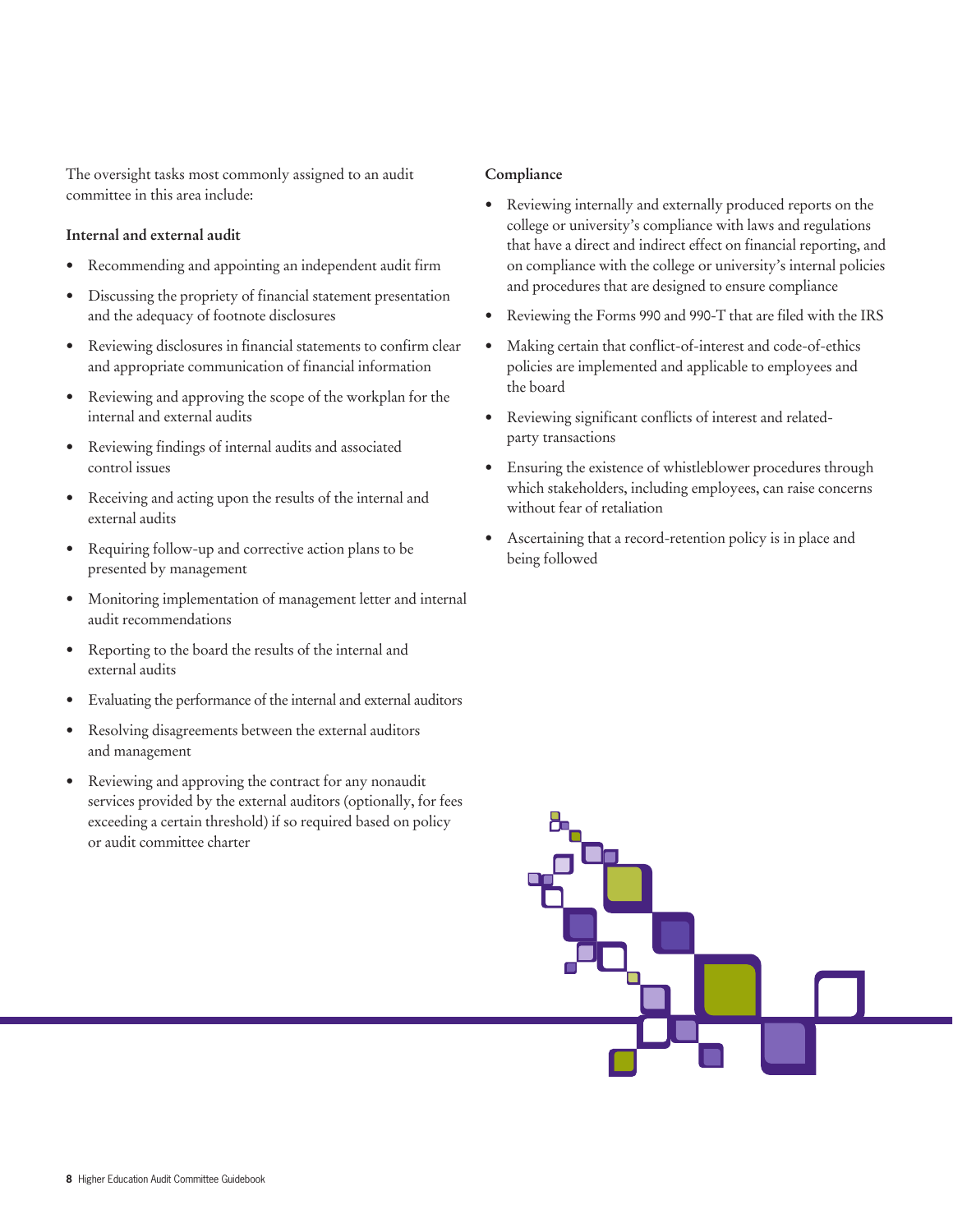#### **Distinction between audit and finance**

Some smaller colleges have joint audit and finance committees even though the trend has long been toward the establishment of a separate standing audit committee.

Some states require not-for-profit organizations to have a separate audit committee since the role of an audit committee is quite different from that of a finance committee. A finance committee's principal task is the approval and monitoring of the budget and financial results; performing this function requires individuals who understand the institution's programmatic structure and mission. An audit committee, however, views the institution's financial reporting, disclosure, compliance, internal control and risk processes from a critical perspective to understand and assess institutional weaknesses.

A board-approved charter should spell out the audit committee's exact authority and responsibilities. (For an example of an audit committee charter, see Appendix II.)

Given the audit committee's charge to oversee compliance, financial reporting, fiscal stewardship and business risks essentially acting as the conscience of the institution — many institutions' charters include the authority to conduct special investigations and engage experts when circumstances require.

### **Composition**

The audit committee is generally composed of three to five members — the majority of whom should be board members. (Some states now require that all audit committee members be trustees.) Regulations permitting, audit committee members who are not on the board can serve effectively and in many instances can serve as accounting or financial statement experts if no board members have that expertise. All audit committee members should be independent of the institution's management — that is, they must not accept, directly or indirectly, any salary or compensatory fees from the institution.

As a general rule, the board treasurer should not serve on the audit committee. The audit committee monitors the institution's financial results, thus creating a conflict with the role of the treasurer. Sometimes there is an overlap between members serving on the audit, finance and investment committees. If such an overlap occurs, it is important that it be kept to a minimum and that there is no overlap for the majority of audit committee members.

Furthermore, in order for the audit committee to act as the conscience of the institution, it is important that it be independent of relationships that could compromise this integrity. Therefore, it is best that no officers of the board serve on the audit committee, and there should be limited participation of other committee members.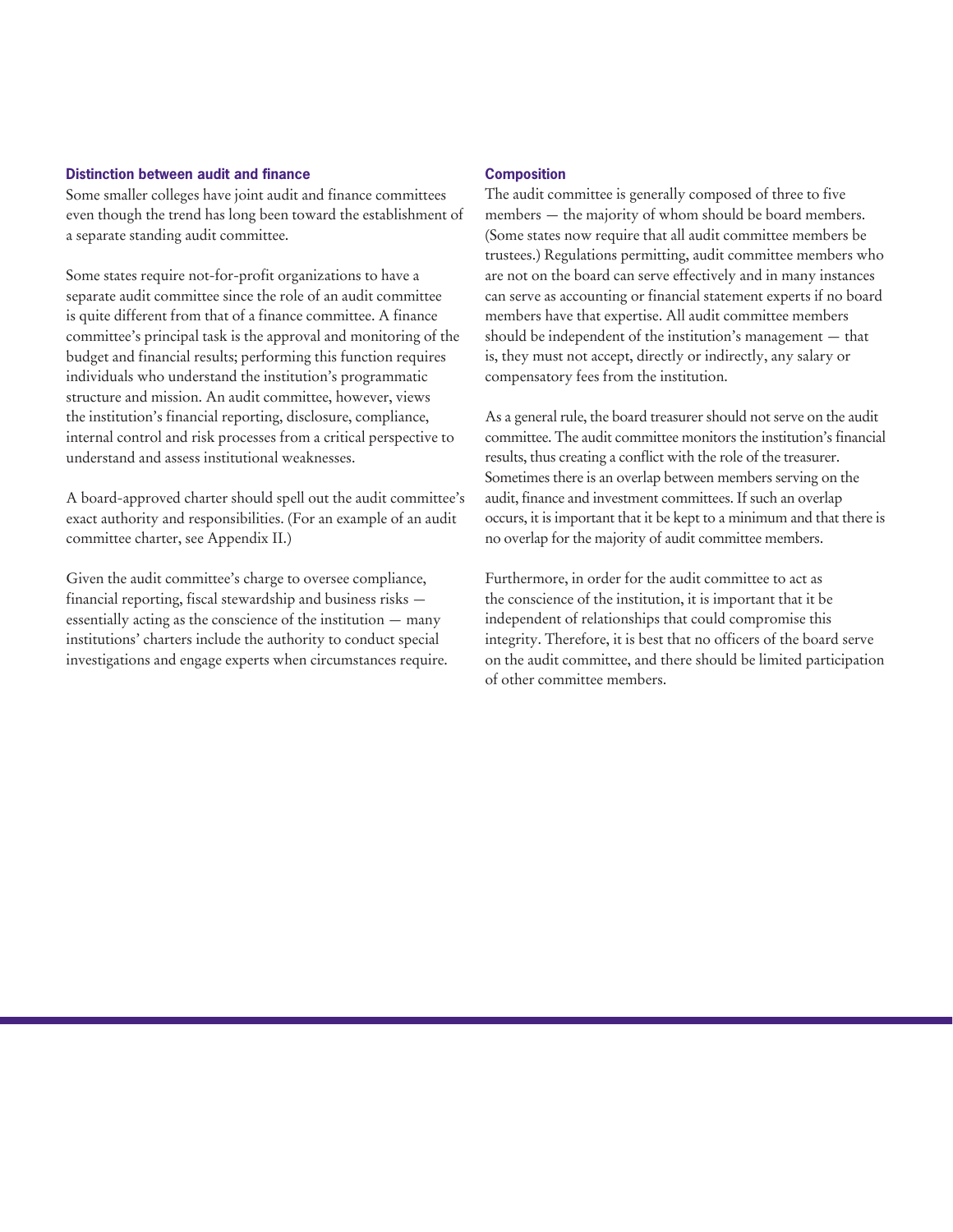### **Attributes**

- Knowledge of the primary activities and operations of the institution
- A solid grounding in business and finance
- A good understanding of internal control concepts
- Financial literacy (i.e., an understanding of basic financial terminology and the ability to read and interpret financial statements)
- Knowledge of business risk and ability to link key operational and financial risks to related controls and control processes
- An understanding of compliance issues unique to the institution

One or more members should be a financial expert, possessing professional knowledge of financial reporting (including GAAP) and internal controls over financial reporting. Ideally, the financial expert should have specific knowledge of financial reporting practices used by colleges and universities.

Of course, the supply of individuals with such backgrounds will vary considerably from one institution to the next. If your college or university does not have board members with a financial background, you should actively recruit bankers, accountants and other financial professionals to fill this need.



### **Characteristics required**

It is very important for audit committee members to possess the skills to listen and actively question what they are told. The audit committee members must be able to maintain a healthy skepticism and should ask management pointed questions about practices, policies and needed improvements. They should pursue these issues until satisfied with the answers received. Individuals who are uncomfortable asking challenging questions or coming to critical conclusions can't serve effectively on an audit committee. The role of the audit committee is not to challenge management for the sake of being challenging, but rather to ensure that needed improvements to controls, risk management and financial practices are diligently put in place.

The final characteristic an audit committee member must possess is a willingness to commit the time and effort necessary to do the job. Depending on your college or university's size and structure, this time commitment could be substantial.

#### **Member liability**

Board members of colleges and universities face potential personal legal liabilities. The question of whether serving on an audit committee entails any further legal risk is a legitimate one. Since many of the events that could result in liability for the board stem from failures in internal controls, the audit committee is partly responsible for protecting itself — and the board — from such liability.

Before accepting any board position, investigate whether the institution carries adequate directors' and officers' (D&O) insurance coverage, which protects boards against allegations of wrongdoing. When reviewing the D&O policy, be sure it covers legal costs, which will be incurred regardless of the outcome of a lawsuit. You may wish to consult with legal counsel regarding the relevant laws in your state. You may also want to ask your insurance agent about individual policies that might cover such exposure.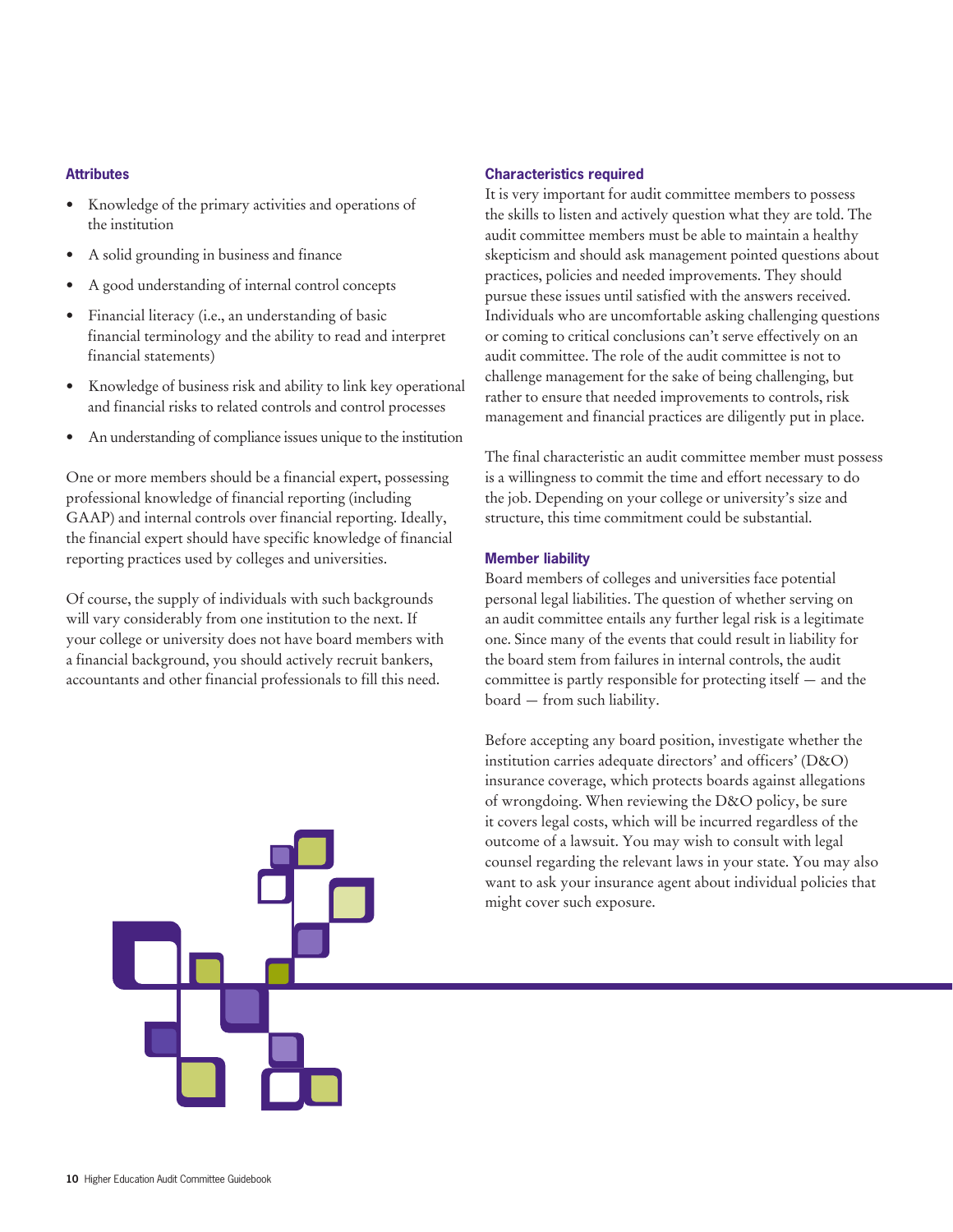## Users of the financial statements

Colleges and universities are unique in the breadth and diversity of the constituencies that have a strong interest in their financial health. All of those constituencies are potential users of the institution's financial statements.

### **Internal users**

The board uses the financial statements to understand the institution's revenues and expenditures, along with the scope and limitations of its financial assets. For the board, the financial statements are among many tools used to evaluate the institution's risk profile. Further, the board uses the external auditor's management letter to assess the effectiveness of the institution's internal controls over financial reporting.

Management uses the financial statements for the same purposes that the board does. In addition, it uses the management letter as a roadmap for improving the institution's internal controls over financial reporting.

Both the board and management should use the financial statements to benchmark similar colleges, universities or other not-for-profit entities. Since GAAP creates consistency across organizations, these internal users can compare assets, revenue sources and expenditure patterns to information contained in the financial statements of peer or aspirant organizations.

Other users of the financial statements can include faculty, students, staff and volunteers.

### **External users**

Donors and granting agencies use the financial statements to assess an institution's financial position and performance. A clean opinion is seen as validating the financial condition of the institution. Banks and ratings agencies use the financial statements to evaluate the financial strength and viability of the institution, which becomes important when it applies for a loan. Accrediting and licensing agencies use the financial statements to determine the soundness of an institution as a service provider. News institutions use the financial statements — along with the Forms 990 and 990-T, and other filings — to seek background information on the institution, usually when following up on an embarrassing disclosure.

Given the wide range of potential users  $-$  and uses  $-$  of an institution's financial statements, it is essential that audit committee members evaluate them carefully and critically.

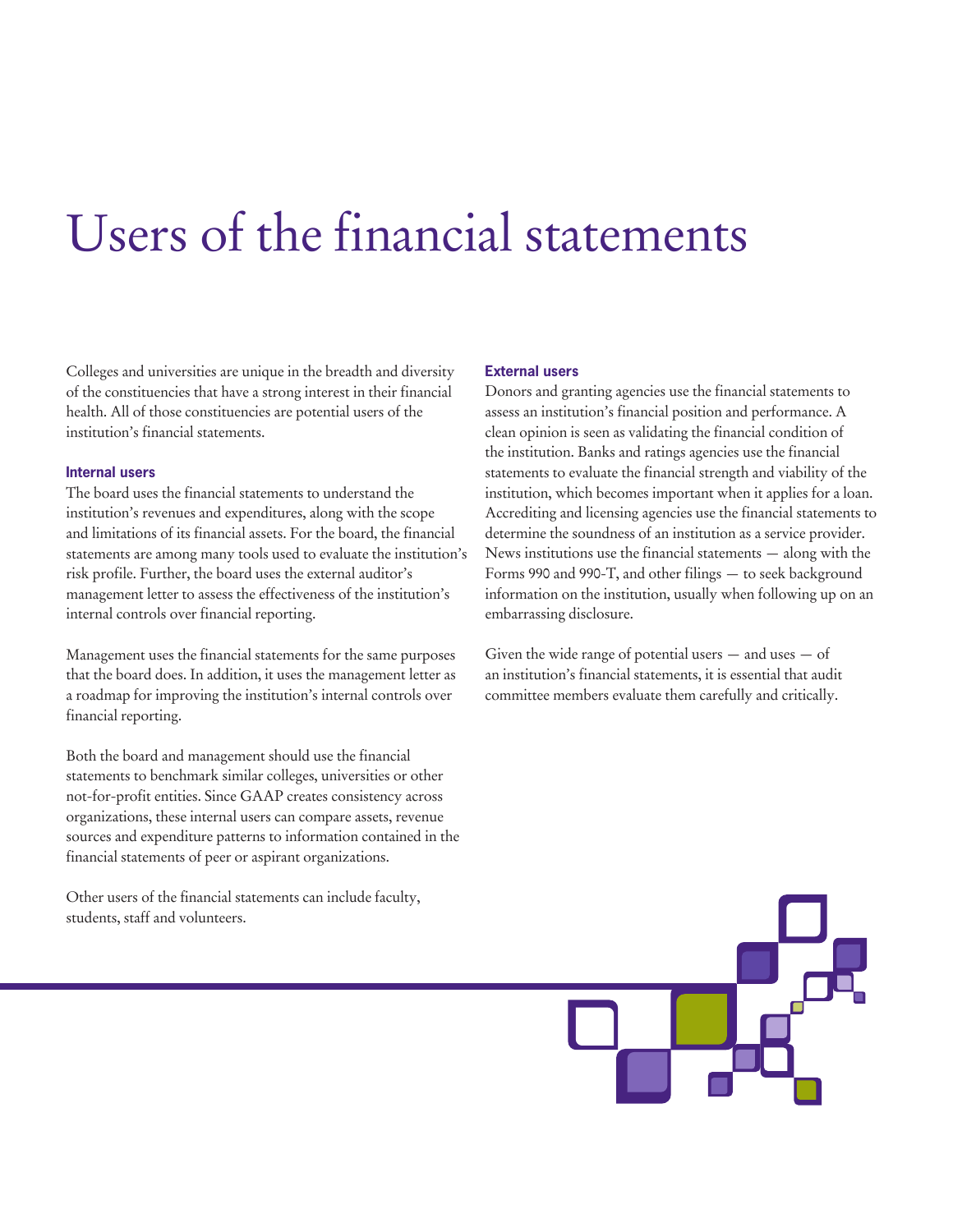## The insider's perspective: Working within a college or university

An effective audit committee must work with a variety of groups within an institution — the board, the management team and the internal audit department. It is essential that prospective audit committee members understand their role in each of these relationships.

### **The audit committee and the board**

The audit committee represents the board in fulfilling some of its responsibilities for risk management and financial oversight of the institution.

The audit committee should report at each board meeting (or at a minimum, twice per year). Topics to be addressed include:

- The plans for and results of internal and external audits, and any audit-related issues that merit the board's attention
- Issues of business risk and financial accountability
- Internal control or procedural issues
- New systems and controls evaluated and put in place
- Regulatory issues, including Title IV and Title IX mandatory reporting matters
- Pension audits
- Forms 990 and 990-T review
- Athletics audits

## **The audit committee and management**

Management is responsible for creating and maintaining internal controls, and the audit committee is responsible for understanding if those controls are designed and implemented adequately (supported by findings and recommendations from the internal and external auditors).

While the audit committee works collaboratively with external and internal auditors, and management, the audit committee is independent of each of these groups and must come to its own conclusions.

The audit committee should discuss internal control issues with management and review management's plans for correcting them. In some cases, management may recommend against implementing an auditor's suggestions on a cost-benefit basis — or even recommend an alternative solution. The audit committee should consider these suggestions, discuss them with the auditors if necessary, and bring any unresolved matters to the board's attention.

The emergence of ERM as an integral part of institutional riskrelated activities creates a new role for the audit committee in understanding and assessing internal processes and managementled risk committee initiatives for identifying, managing and mitigating risk.

The audit committee can provide management with valuable, objective experience and expertise not available in-house and can serve as a sounding board for any issues related to reputation, strategic risk, operations, finance, internal controls and the public trust. By giving management an opportunity to discuss sensitive matters up front, the audit committee can help fend off potential problems before they arise.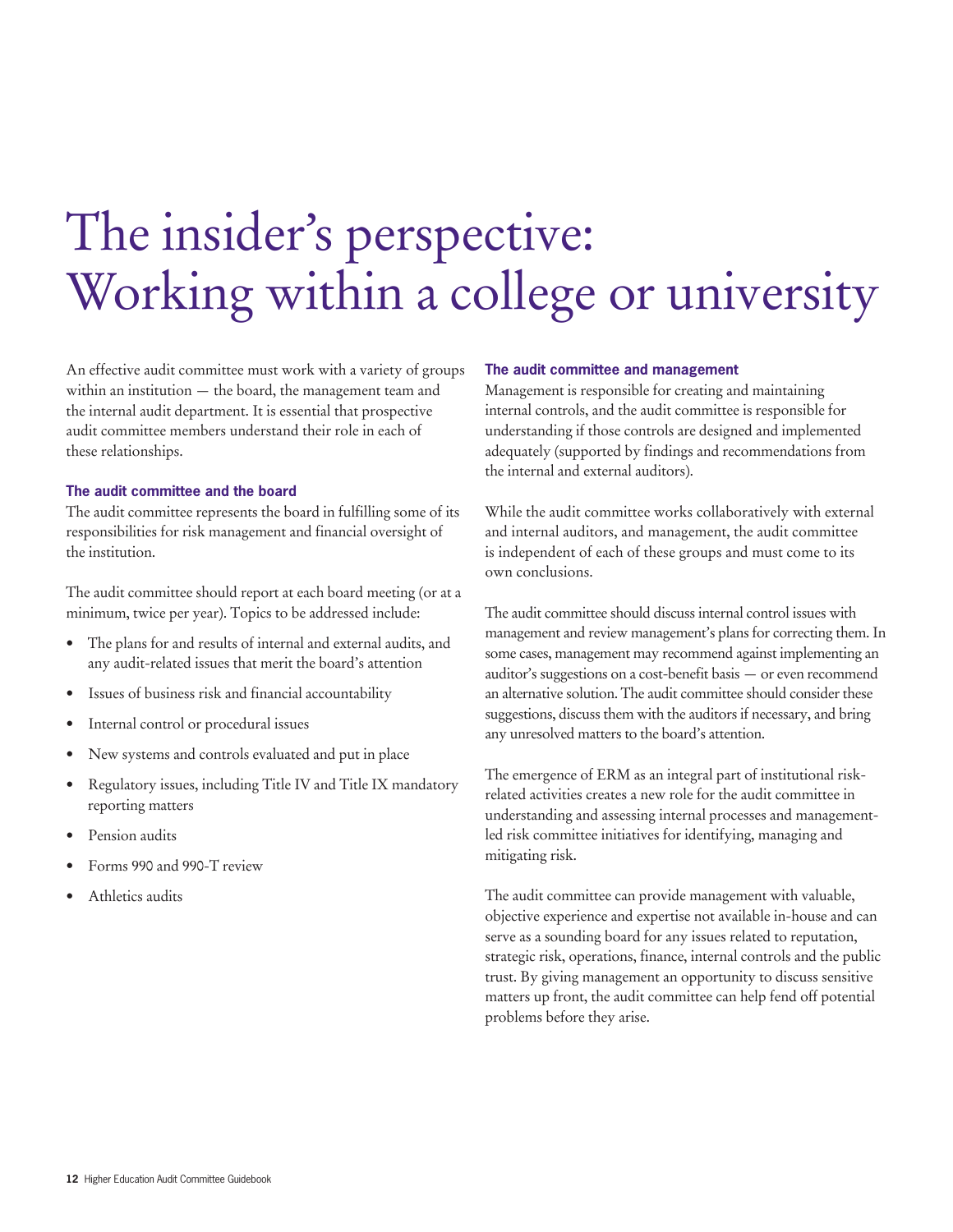#### **The audit committee and internal audit department**

Today, audit committees expect more from their internal audit functions than they did in the past. If your college or university has an internal audit function, the audit committee should work with it in much the same way that it works with the external auditors. To be effective and independent, the internal audit department should be directly accountable to the audit committee. The head of internal audit should have confidential access to the audit committee chair. Additionally, the audit committee should evaluate the performance of the internal audit leader.

The audit committee should review and approve the internal audit workplan. This workplan should be based on a thorough risk analysis and list the areas within the institution targeted for detailed examination. The audit committee should review the internal audit department's findings and discuss any internal control issues that have arisen.

Audit committees are also looking to internal auditors to monitor the status of findings and recommendations to verify that appropriate corrective action plans are being implemented and old patterns of behavior are not being repeated. The institution should require the internal audit department to issue periodic reports regarding the status of corrective action plans, present these reports to the audit committee and possibly re-audit the affected internal controls after a certain period of time has elapsed.

If your institution does not have an internal audit function, it should consider establishing one either internally or via outsourcing.

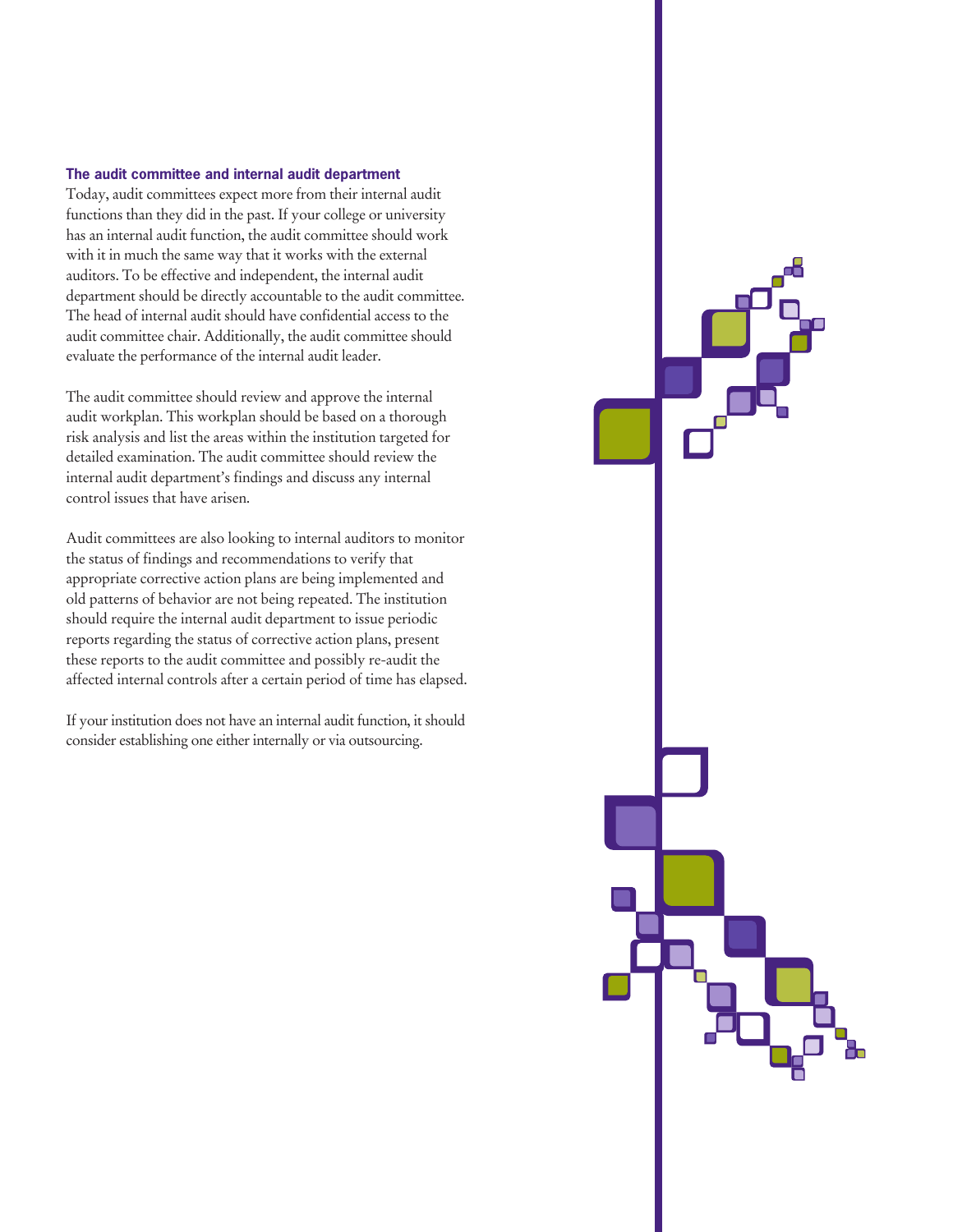## Working with the external auditors

As an audit committee member, you will spend much of your time working with the institution's external auditors, who have been appointed by the audit committee — or the board itself — to assist in assessing the institution's financial condition and stewardship functions.

Most audit committees meet two to four times per year. At a minimum, the committee should hold one meeting with external auditors to plan the audit and one to review results. It is a best practice for internal audit to attend meetings with external auditors — and all audit committee meetings, for that matter.

#### **The pre-audit meeting**

Prior to the audit, the audit committee should meet with the external auditors to review their workplan and set expectations for the upcoming work. An auditor's workplan details its strategy for conducting the audit. The workplan identifies those areas that the auditor has targeted for the closest scrutiny and sets a schedule for the audit.

Audit committee members should review the workplan with the external auditors in light of the prior year's audit results and the audit committee's own concerns regarding business risks, internal controls and other pertinent issues. If the audit committee has concerns about a specific financial area, the external auditors' workplan should include it. If the workplan does not include that area, the audit committee must determine with the external auditors whether to add it. The audit committee must then review and approve the cost of any additional work it requests.

The pre-audit meeting is also the venue for external auditors to solicit input from the audit committee on areas of financial statement and internal control risk, including the risk of fraud. The audit committee should discuss with the external auditors any internal control issues or other issues raised by the prior year's audit. The audit committee should inform the external auditors of the steps, if any, that management has taken to resolve those issues and should seek the external auditors' opinion of those solutions.

During the pre-audit meeting (as well as the post-audit meeting), the audit committee should meet in separate executive sessions with external auditors, internal auditors and management. These executive sessions should be a standard part of the pre-audit meeting.

If an executive session deals with situations involving compliance or whistleblowing, the audit committee may want to have its own legal counsel present.

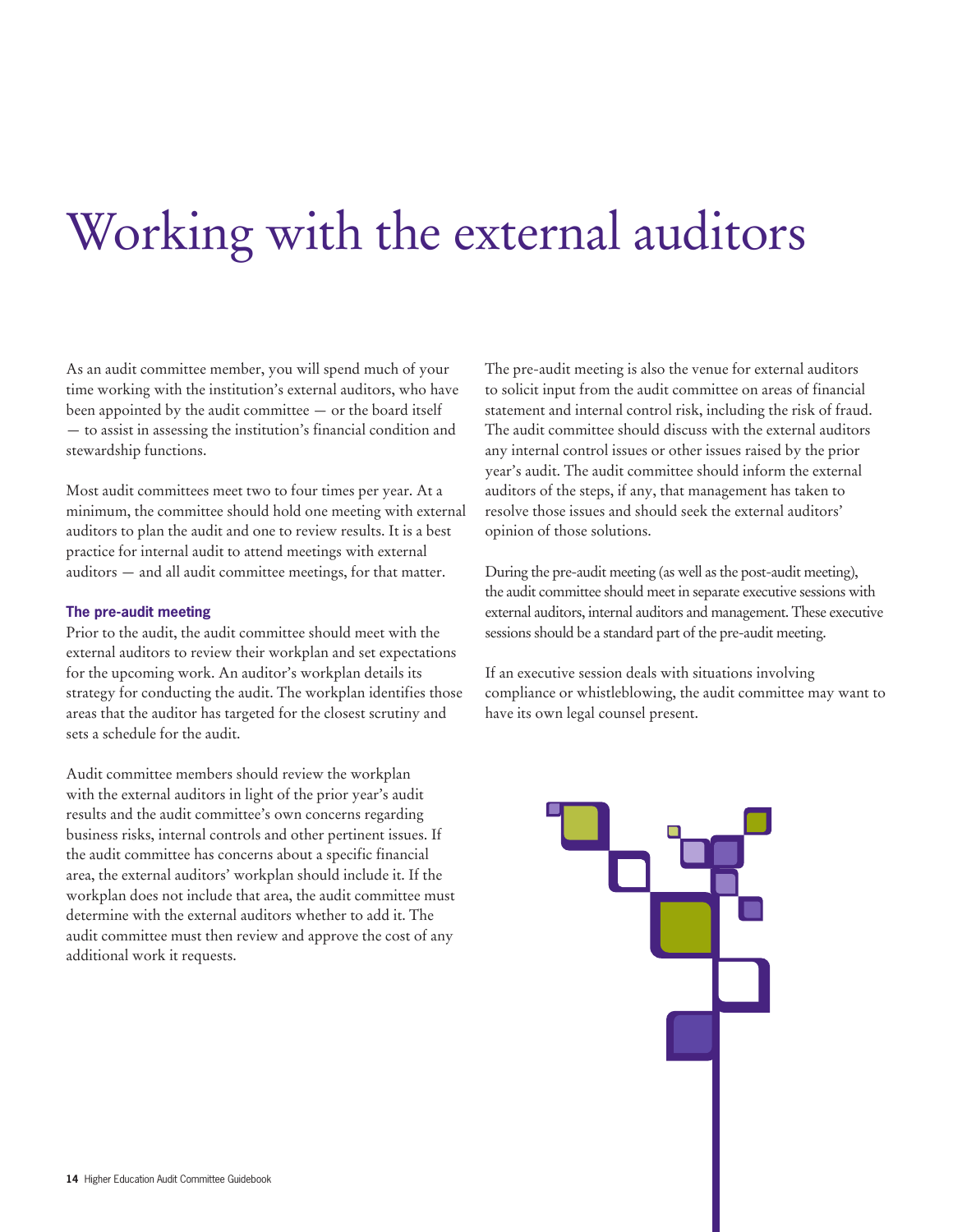#### **The post-audit meeting**

As its name implies, the post-audit meeting is held after the external auditors have completed their fieldwork. At this meeting, the external auditors will present to the audit committee their audit results — including draft reports, supplemental financial information and related audit reports — for review and discussion. In addition, external auditors' professional standards require that they communicate the following matters to the audit committee:

## **• The auditors' responsibility under GAAP**

The external auditors must communicate their level of responsibility for reviewing and reporting on the institution's internal control structure, and determining if the financial statements are free of material misstatement. The external auditors must explain to the audit committee that an audit is designed to deliver reasonable, not absolute, assurance that the financial statements are presented fairly and in accordance with GAAP.

### • **Significant accounting policies**

The external auditors should inform the audit committee about the selection of, changes in or application of significant accounting principles (including the options that might have been available) and financial reporting practices and policies during the period being audited. Discussions should include the effects of these practices and policies — and any likely changes to them.

• **Management judgments and accounting estimates**  Accounting estimates are an integral part of an institution's financial statements. These estimates can be particularly sensitive because of the possibility that actual amounts may differ significantly from them. The external auditors should educate the audit committee about the process employed and assumptions made by management to formulate sensitive accounting estimates, and the basis for the auditors' conclusions regarding the reasonableness of those estimates. Post-retirement benefit obligations and the allowance for uncollectible accounts related to pledges receivable are examples of significant estimates.

#### **• Significant audit adjustments**

The audit committee should be informed of all significant adjustments made as a result of the audit that may not have been otherwise detected by management or staff. The external auditors must also provide the audit committee with a listing of proposed audit adjustments that were not recorded because neither the external auditors nor management considered the amounts involved to be material to the financial statements either on an individual basis or in the aggregate.

**• Responsibility for other information in documents containing audited financial statements**  The auditors should discuss their level of responsibility for and involvement with information in other documents

containing audited financial statements such as published annual reports or debt offerings.

**• Disagreements with management**

The external auditors should discuss any disagreements with management about matters related to accounting principles, financial reporting practices and policies, and auditing matters that could be significant to the financial statements or external auditors' report. Areas of disagreement might include application of accounting principles, judgments about accounting estimates, scope of the audit or wording of the external auditors' report.

## • **Consultation with other accountants**

If the external auditors are aware that management has consulted with other external auditors on matters pertaining to auditing, accounting or financial reporting matters, the views of those auditors should be discussed with the audit committee.

**• Major issues discussed with management prior to retention** The external auditors and audit committee should review any major management issues raised when they were retained, including discussions about accounting principles, financial reporting practices and policies, and auditing standards and procedures.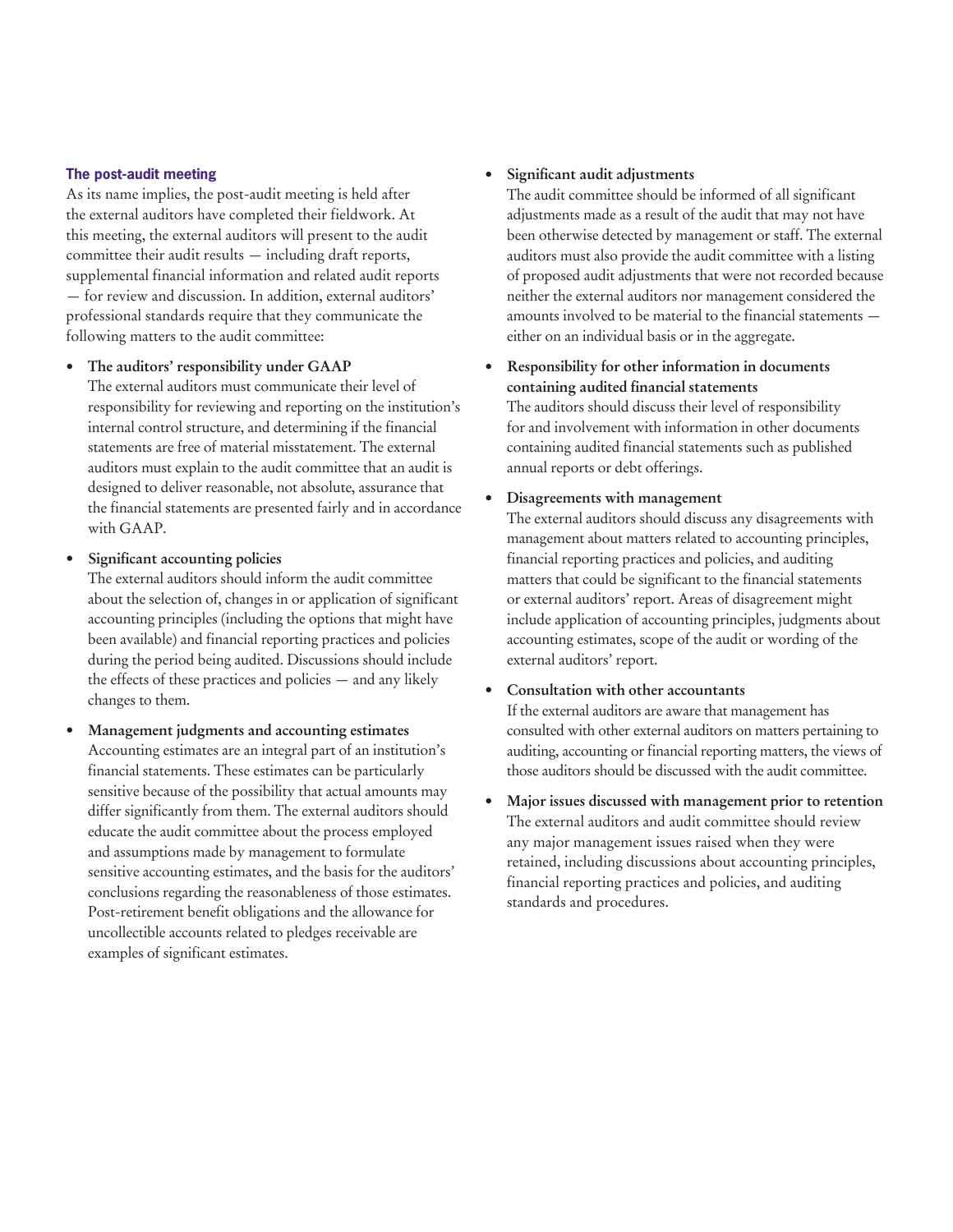**• Difficulties encountered in performing the audit** The external auditors should inform the audit committee of serious difficulties in working with management while performing the audit. Such difficulties might include failure to provide necessary information, unreasonable delays, unavailability of client personnel or failure of client personnel to promptly complete requested schedules.

In addition, the audit committee should discuss the following topics with the external auditors:

- Comparison of actual with anticipated audit results
- Any need to expand audit procedures and the reasons for doing so
- Propriety of financial statement preparation and adequacy of footnote disclosures
- Changes in report format or note disclosures from the previous year and reasons for making those changes
- Evaluation of personnel involved in preparing and monitoring financial information
- Nonaudit services and related fees during the prior year
- The report that the audit committee chairman will present to the board

During the post-audit meeting, the audit committee should meet in separate executive sessions with only committee members present, with the external auditors, with the internal auditors and with management. These executive sessions should be a standard part of the post-audit meeting.

Again, if an executive session deals with situations involving compliance or whistleblowing, the audit committee may want to have its own legal counsel present.

### **Evaluating the external auditors**

Part of the audit committee's responsibility is to evaluate the work of external auditors. The audit committee should consider many factors when performing this evaluation:

**• Timeliness of service** 

Your external auditors should have a strong commitment to and demonstrated track record in timely service delivery. Working with your institution to plan and execute the audit, communicating regularly with you, and responding quickly to your questions and concerns are all essential to concluding the audit promptly, as well as meeting your expectations and those of the board.

**• Ability to address issues unique to your institution's risk profile**

The audit firm must be able to understand your institution's funding streams, cost methods, regulatory environment and general business conditions — in other words, the aspects that make up your institution's unique risk profile. Your staff should not have to teach the firm's staff how to work with colleges and universities. Instead, the audit firm should provide critical information and business advice that will help improve your institution's operations.

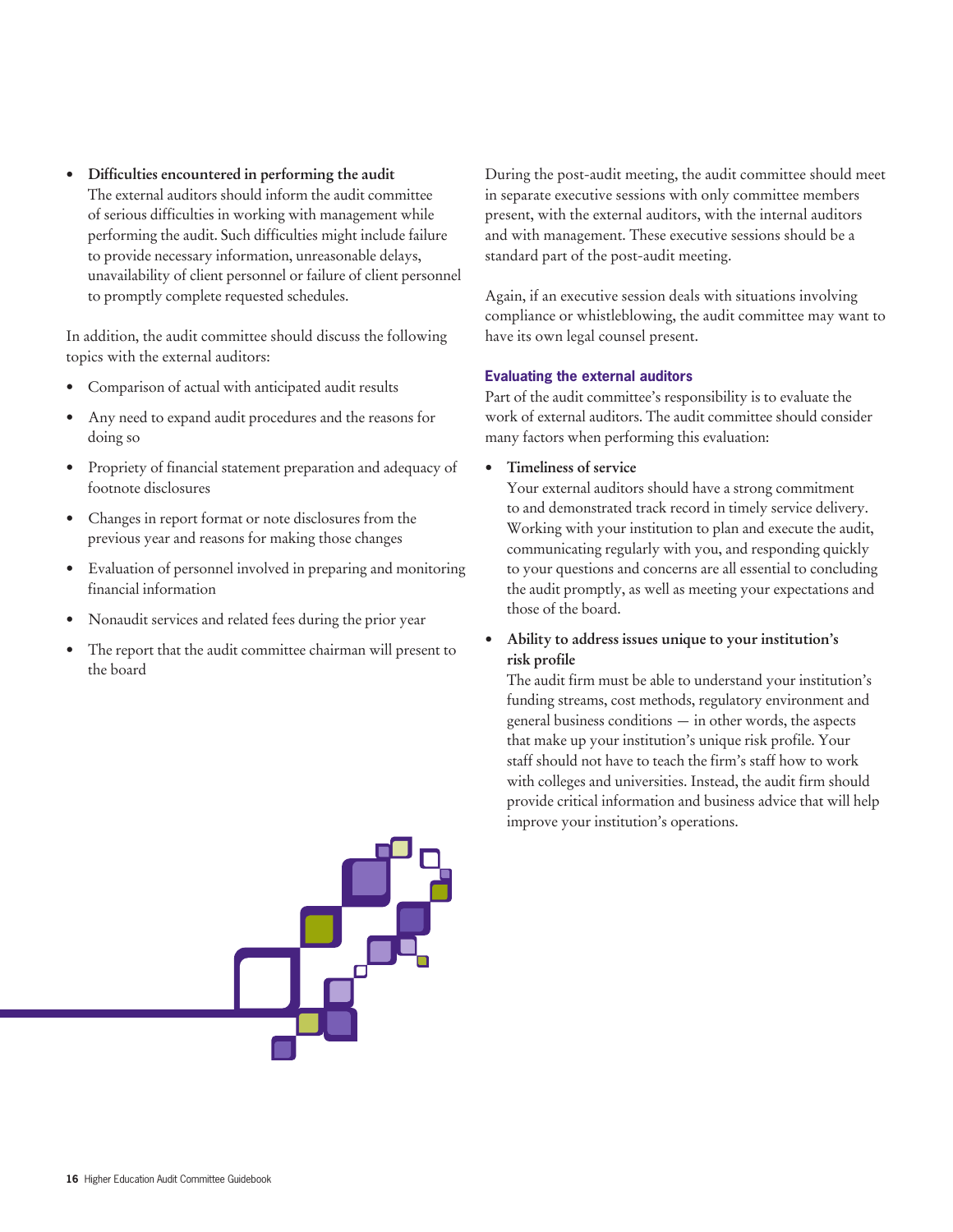## **• General industry knowledge**

Auditors need experience in providing guidance and information relevant to higher education institutions and their many stakeholders. Donors, federal and state funding agencies, charity watchdogs, bonding agencies, regulators, accrediting bodies, the IRS, state charity bureaus, faculty, students, alumni and consumers all rely on your institution's financial information, and your audit firm must be able to view that information through each of those lenses. Ideally, the audit firm can demonstrate its commitment to the higher education and not-for-profit sectors by keeping abreast of new standards; contributing to thought leadership publications; and building good relationships with bankers, regulators and charity watchdogs.

- **• Specific industry accounting and reporting expertise**  The higher education and not-for-profit sectors have specific accounting requirements that an auditor should know thoroughly. Demonstrated expertise in not-for-profit accounting and higher education reporting for public and private institutions is essential.
- **• Specific industry regulatory reporting and compliance expertise**

Educational institutions must comply with numerous regulations that govern their participation in federal student financial aid programs, federally sponsored research activities, athletics programs, tax-exempt bonding and clinical activity. Accrediting and licensing bodies can also impose restrictions on academic program offerings and delivery methods. Demonstrated expertise in these areas is essential.

**• Experience with tax requirements pertinent to not-for-profits** Exemption from tax does not mean exemption from tax consequences. And the tax-exempt status of not-for-profits is in the spotlight — Forms 990, 990-PF and 990-T are disclosed publicly. Because retaining its tax-exempt status is essential for a not-for-profit organization, accurate reporting and tax compliance are equally essential. The auditor must have enough experience to understand the tax regulations, risks and concerns unique to not-for-profits.

## **• Sufficient staffing**

Insufficient staffing, staffing turnover or inadequately trained personnel can lead to delays or poor performance. A further consideration is whether the audit will be staffed from out-oftown offices.

## • **Price**

While price should not be the sole determining factor in your choice of auditor, it is certainly a consideration. Be sure to evaluate the proposed auditor's qualifications and value relative to the fee that is proposed.

## • **Chemistry**

The auditors' ability to build trust and have a positive working relationship is critical to a productive, professional relationship with management. Respect and rapport are essential to an effective working relationship and needed when resolving technical and business issues and providing recommendations to improve the institution's internal control environment and business practices.

## **• Providing value**

An audit is not a commodity service. Your institution's relationship objective should be far more than merely getting a signed, clean opinion from an auditor. The audit should be viewed as an opportunity to add value to the institution and reduce its risks. An audit firm should possess the breadth of industry and business knowledge to offer ongoing, meaningful insights on the external landscape, internal operations and practices, and how the institution is positioned to respond to threats and challenges. The firm should also have the capability to assist management in keeping the board and audit committee informed of significant industry trends, challenges, threats and opportunities.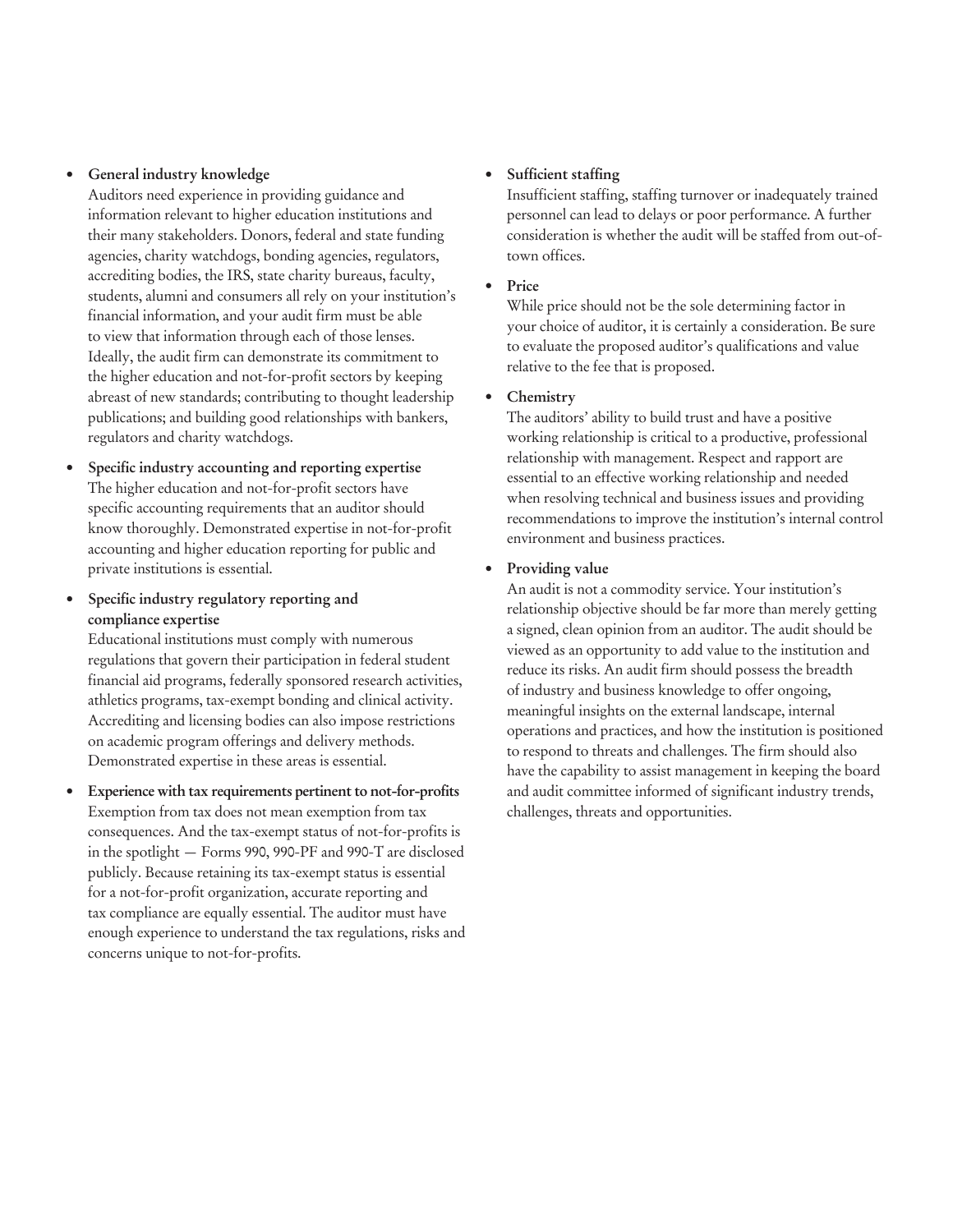## The monitoring function of the audit committee

### **Internal control and enterprise risk monitoring**

The work of the audit committee does not conclude with the issuance of the financial statements or internal audit reports. Rather, the audit committee is expected to:

- Understand the institution's internal control environment and overall risk profile
- Conclude whether effective internal controls are in place
- Monitor the progress of corrective action until the institution's internal controls are working properly and mitigating risks effectively
- Assess whether risks that might prevent the institution from achieving its objectives or maintaining its reputation have been identified
- Know how the institution mitigates these key risks

Standard frameworks have been developed to guide institutions in their understanding and assessment of effective internal control, and their ability to identify and effectively communicate enterprise-wide risks. The Committee of the Sponsoring Organizations of the Treadway Commission (COSO) and ISO are popular sources of risk management principles, guidelines and models. The COSO model has gained prominence, particularly in U.S.-based organizations. The ISO standard has become the internationally agreed standard for the implementation of risk management principles, and thus has become popular for organizations with overseas operations.

These models help define the relationships between strategic, operational, financial reporting and compliance functions, and the control attributes that must be present for effective internal control. They also create a framework for identifying risks, communicating risks throughout the institution, establishing the institution's risk tolerance, and updating and monitoring risk.

Increasingly, colleges and universities are using risk assessment processes to identify enterprise-wide strategic risks and create an institutional risk profile that identifies the critical threats to the institution's reputation and strategic goals. These risks reflect the evolution of the institution's business model, and changes in the institution's risk profile and external environment.

Management risk committees or work groups perform these risk assessments, identify mitigating factors and develop actionable plans to ensure that the critical risks are being effectively managed by the institution. The audit committee plays a key role in supporting the creation of this function and overseeing the results.

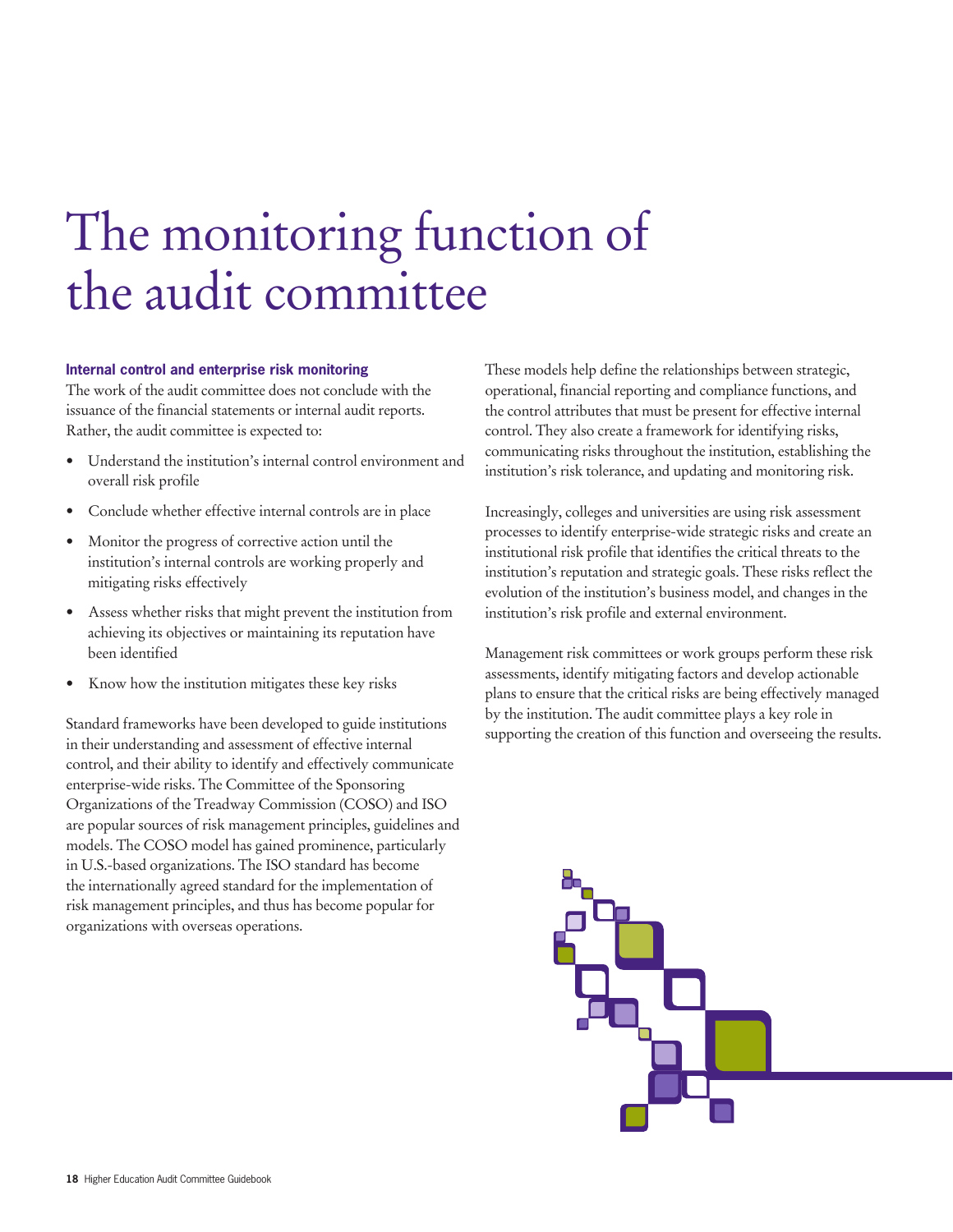#### **Dealing with fraud**

Your external auditor should be expected to plan and perform the external audit to obtain reasonable assurance that the financial statements are free of material misstatement, whether caused by error or fraud. The external auditor is not expected to identify any possible fraud. However, the external auditor does conduct testing that may detect fraud. The external auditor is expected to identify erroneous or fraudulent activities that materially affect external financial reporting.

The external auditor's testing usually includes:

- Inquiries of management and other employees
- Inquiries relating to whistleblower complaints
- Review of related-party activity
- Review of internal control documentation
- Performance of substantive procedures that include a review of journal entries and accounting estimates
- Evaluation of the rationale for significant transactions and related accounting treatments

Management is responsible for:

- Maintaining a culture of honesty and high ethical standards
- Designing, establishing and implementing controls that prevent, deter and detect fraud
- Adopting sound accounting policies
- Establishing and maintaining internal controls that facilitate timely reporting of material financial events that affect annual and interim financial results

The audit committee is responsible for:

- Evaluating management's identification of fraud risks and creation of the appropriate tone at the top
- Verifying that management has implemented appropriate fraud deterrence and prevention measures and controls
- Considering the potential for management override of controls or other inappropriate influence over financial reporting
- Insisting on effective whistleblower policies
- Receiving regular reports of potential instances of fraud

#### **Dealing with nonfinancial reporting and disclosures**

A new area of fraud that is receiving public attention is the reporting of a host of nonfinancial data (e.g., acceptance rates and incoming class SAT/ACT scores) to regulators, rating agencies, accrediting bodies and evaluative bodies. This type of data is generated throughout the institution on a variety of hardware and software systems. The audit committee should understand if there are adequate internal control processes and management review practices to assure this data is complete, accurate and properly reported.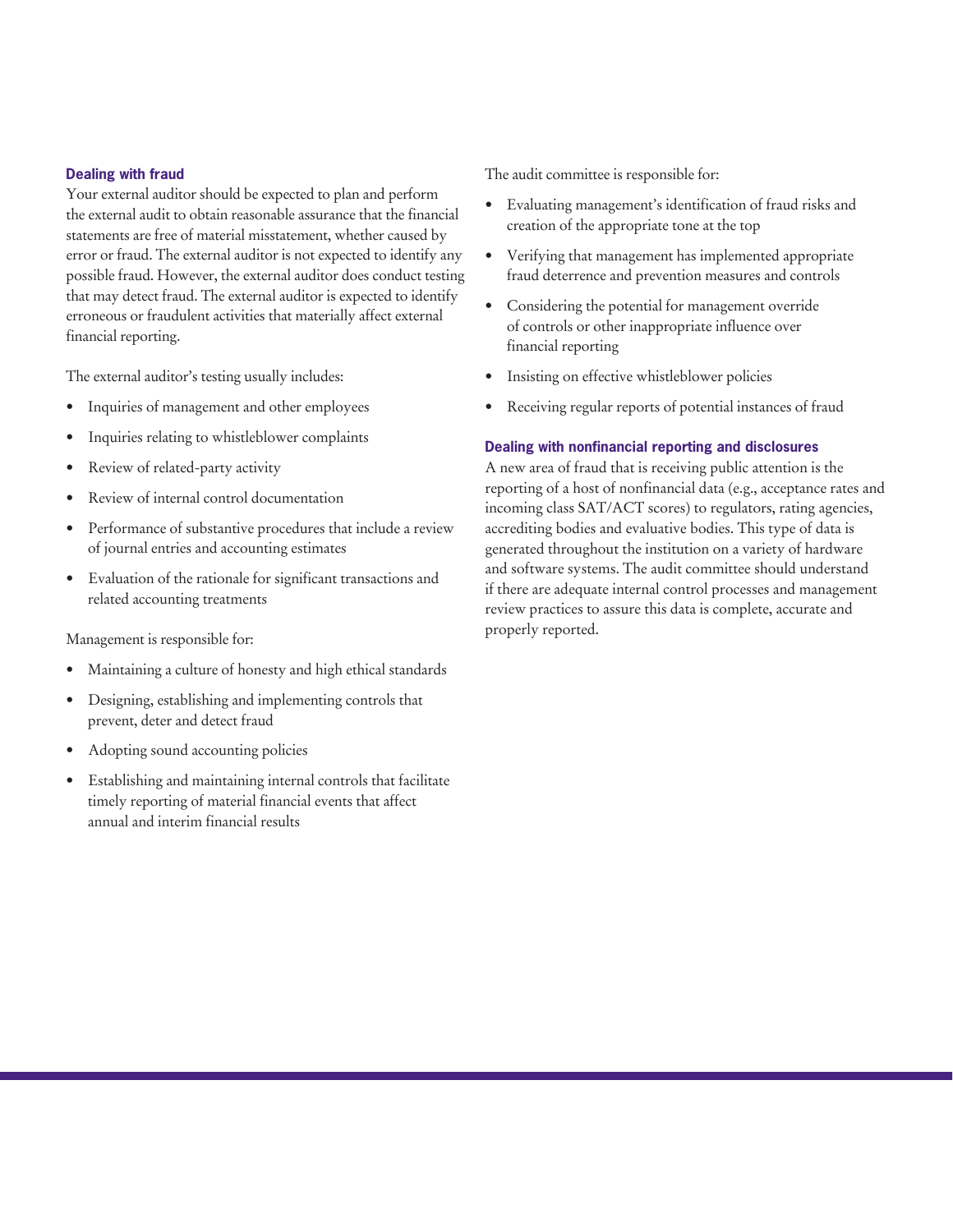#### **Importance of management's discussion and analysis**

Management's discussion and analysis (MD&A) disclosures may be posted on the institution's website accompanying the financial statements or included as part of an annual report that also contains the audited financial statements, letter from the president and message from the CFO.

This narrative should serve as an educational tool for the board and institution's stakeholders regarding the financial condition of the institution.

MD&A disclosures should indicate key sources of revenue and types of expenses; trends in revenue and expense categories; key accomplishments, risks and disappointments; and any other information that management believes will assist board members in performing their fiduciary duties.

MD&A disclosures can also describe changes to institutional and student outcomes, trends in academic and student support, development statistics, future capital plans and comparisons with other institutions. The audit committee should be familiar with the sources of any information that is included in MD&A disclosures but that is not derived from the financial statements. It is important that the descriptive information and statistics do not mislead the public as to the effectiveness of the institution.

### **The management letter**

Also accompanying the financial statements is the external auditor's management letter, which makes recommendations to enhance internal controls and related procedures.

A key audit committee function is to review the recommendations and management's response, and then to monitor the implementation of these recommendations as part of its stewardship over the institution's assets and reputation.

The management letter recommendation and implementation grid that follows depicts the type of monitoring that audit committees and management should perform.

The grid shows how the recommendations made by the external auditors and the corrective action plans developed by management could be documented. The grid presents the current status of the implementation of the recommendations, personnel responsible for implementation, deadline for full implementation and any implementation-related costs.

A similar process should be put in place for internal audit recommendations.

| Management letter action items for the year ended June 30, 20XX |                                     |          |                            |               |                          |                          |                        |  |
|-----------------------------------------------------------------|-------------------------------------|----------|----------------------------|---------------|--------------------------|--------------------------|------------------------|--|
| <b>Action item</b>                                              | <b>Action plan</b>                  | Due date | <b>Responsible parties</b> | <b>Status</b> | <b>Completion status</b> | \$ from operating budget | \$ from capital budget |  |
| Comment 1<br>Comment 2<br>Comment 3<br>Comment 4                | <b>Current-year recommendations</b> |          |                            |               |                          |                          |                        |  |
| Comment 1<br>Comment 2<br>Comment 3<br>Comment 4                | <b>Prior-year recommendations</b>   |          |                            |               |                          |                          |                        |  |

## **Management letter recommendation and implementation grid**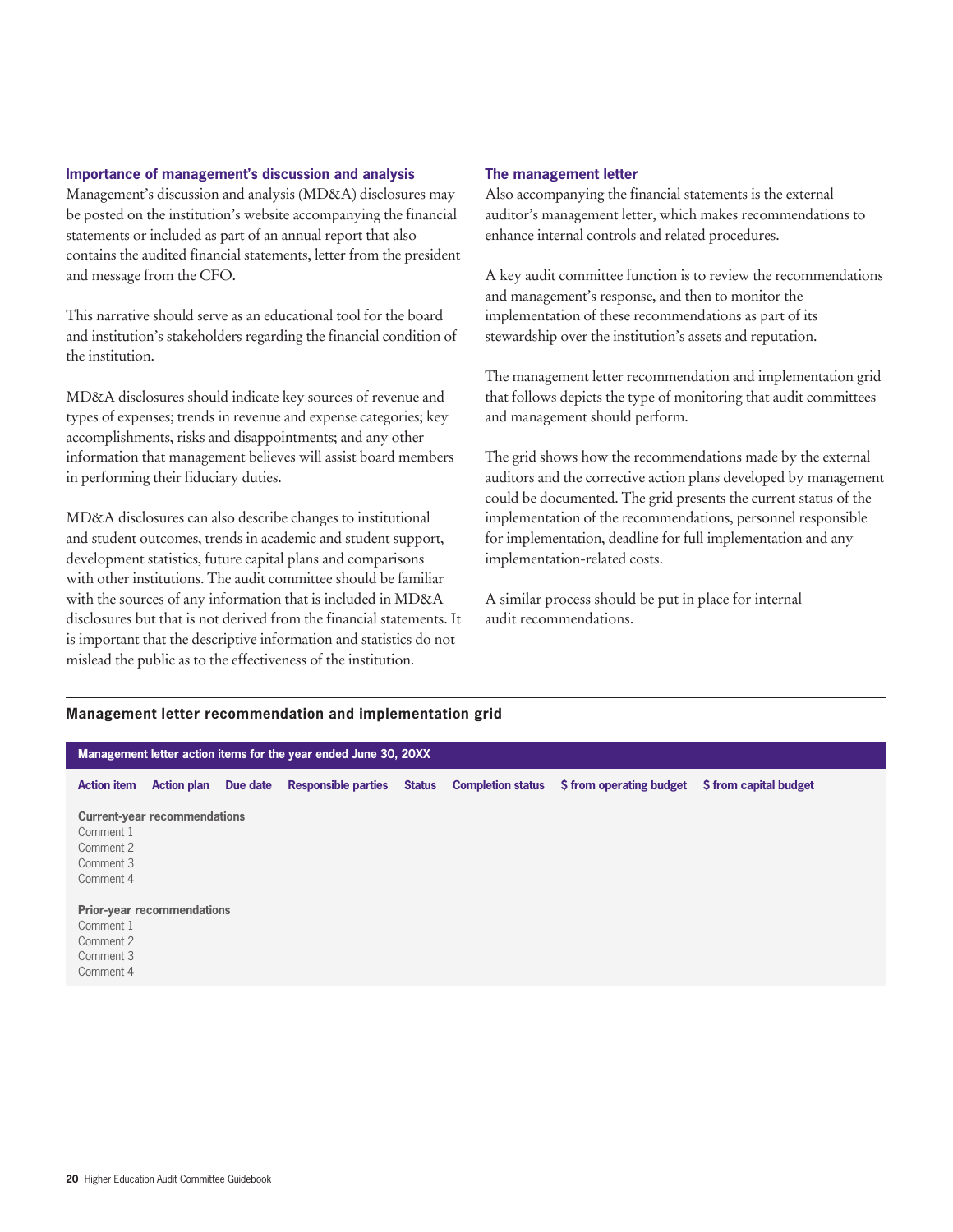# Appendix I: Selecting the external auditors

### **Recommended practices**

**First**, know that the decision is yours. The evaluation and selection of the external auditor must be made by the audit committee, not by management. The audit committee may solicit the views of management, but the responsibility for monitoring the external audit function rests with the audit committee.

**Second**, decide carefully based on the criteria discussed earlier whether a change is warranted. If it is, soliciting qualified audit firms to propose on performing the audit on a three- to five-year cycle is standard practice. An alternative is to consider partner rotation with your current provider. The responsibility to evaluate the services of — and possibly replace — your current external auditor should not be taken lightly.

**Third**, agree on the relative importance of your evaluation criteria before reviewing proposals.

**Fourth**, determine the critical business, financial and regulatory issues facing your institution, and agree on the size, depth of resources, industry expertise and range of capabilities that a firm must possess to address these issues.

**Fifth**, provide potential firms the opportunity — before they propose — to meet with management in person, review past audited financial statements and internal control letters, understand your institution's unique operating characteristics (e.g., diversified revenue sources, academic offerings, IT and operating units/segments) and establish how your institution's internal audit department (if one exists) could potentially support the external audit.

#### **Template for RFP1**

**Description of the institution to be served**

- Purpose and mission
- Governance and management structure
- History (e.g., when the institution was founded and how it has developed)
- Tax status
- Location(s); indicate where books and records are kept
- Structure of finance function (e.g., staffing, and centralized versus decentralized)
- Financial overview (e.g., amount of revenue, sources of revenue, types of expenses, and types and amounts of assets)
- Technology supporting financial operations
- Sources for additional information (e.g., a website)
- How the services requested in the request for proposal (RFP) are currently executed
- Nature of any regulatory reviews that may be upcoming or are currently underway

<sup>1</sup> This template outlines certain typical items to be included in an RFP. It is not tailored to specific situations and includes more items than would usually be listed in a single RFP.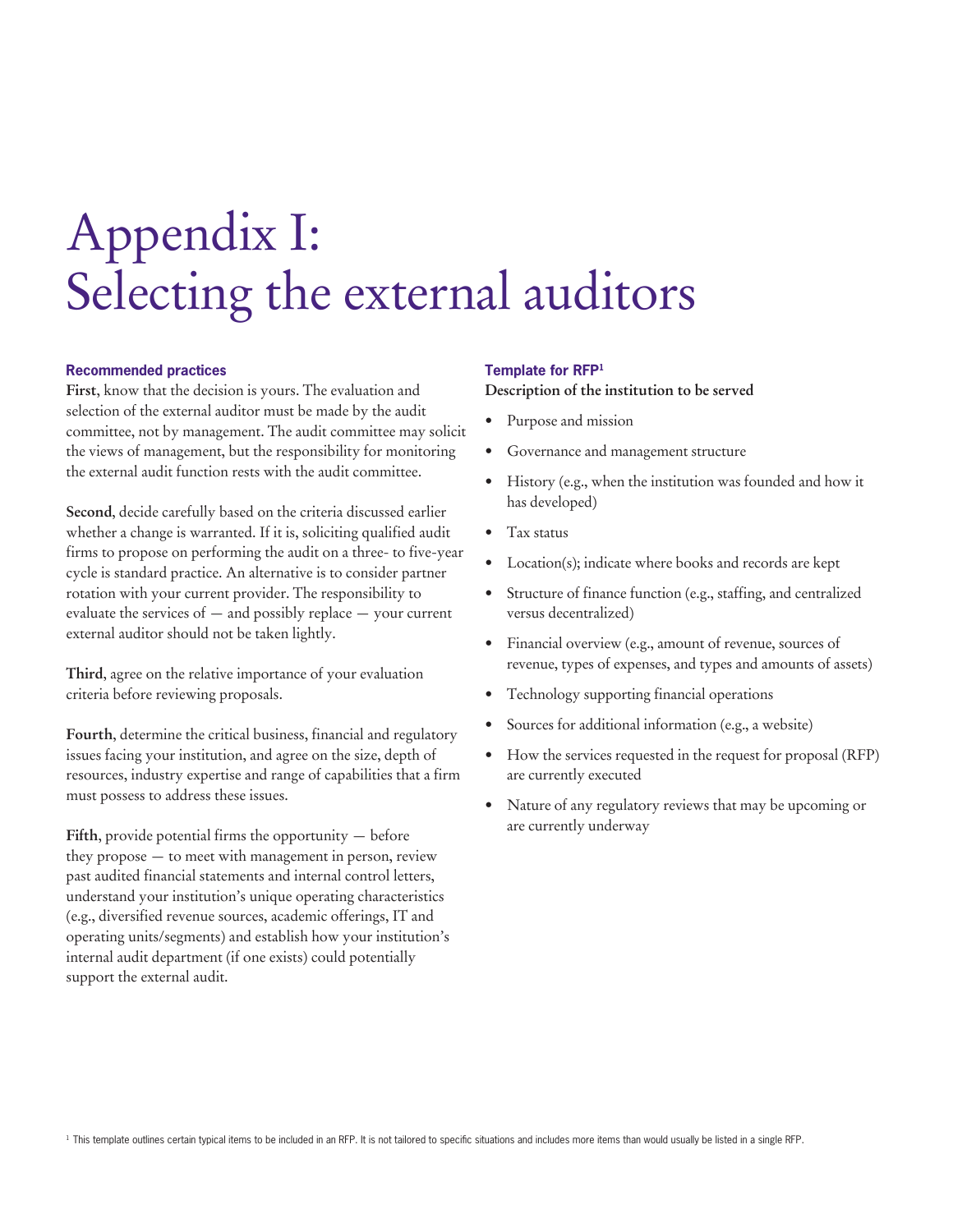## **Specific service(s) required**

- The scope of work that the vendor is expected to perform, including deliverables to be provided
- Standards to be followed by the vendor in providing services
- Other vendor obligations to the institution, such as regular reporting, problem-solving and method of billing
- Length of the service contract

## **Qualifications of the prospective vendor**

- Size (in terms of annual revenue, staffing or other metrics)
- Financial viability
- Commitment to higher education (e.g., thought leadership, industry sponsorship, issuance of accounting/tax updates, and continuing professional education seminars/webinars offered)
- History of successful client service
- Length of time providing specific services requested
- Experience with similar types of entities (including provision of references)
- Level of training and experience of staff members to be assigned to the engagement
- Commitment to diversity and social responsibility in the firm's delivery of services and in its governance, employment, environmental and investing practices
- Geographic proximity to the institution being audited
- Clear processes of communication and problem resolution
- Inclusion of peer review reports
- Confirmation that no disciplinary action has been taken against the firm by regulatory bodies or professional associations
- Confirmation that the vendor is independent of the entity (for audit services)
- Willingness to propose a fixed or an all-inclusive fee for the service period

### **Requirements of the proposal**

- Transmittal letter signed by a corporate officer or authorized agent of the vendor
- Description of the firm (date founded, services provided, business philosophy or approach, quality standards)
- Location of the office to provide the requested services
- Individuals who will be responsible for delivery of the services, as well as the qualifications of those individuals (i.e., specific training, experience, and length of service with the firm and industry)
- Similar information for all other key personnel who will be responsible for service delivery
- The names and contact information for institutions of a similar type currently served by the bidder
- A comparison of the firm's proposed services with the specific services requested in the RFP
- Identification and qualifications of any subcontractors and the functions to be performed by each subcontractor
- Methodology used for pricing and fee structure
- Quote of fee(s) to provide requested services
- Approach to additional requested services and billing for such services

## **Decision-making process**

- Contact person within the institution who is coordinating the RFP process and can respond to questions about the process and institution
- Contact person (if different) who can respond to technical questions about the services required
- Date by when the proposal must be received by the institution
- Number of copies including electronic copies of the proposal
- If not elsewhere specified, the criteria to be used for evaluation of proposals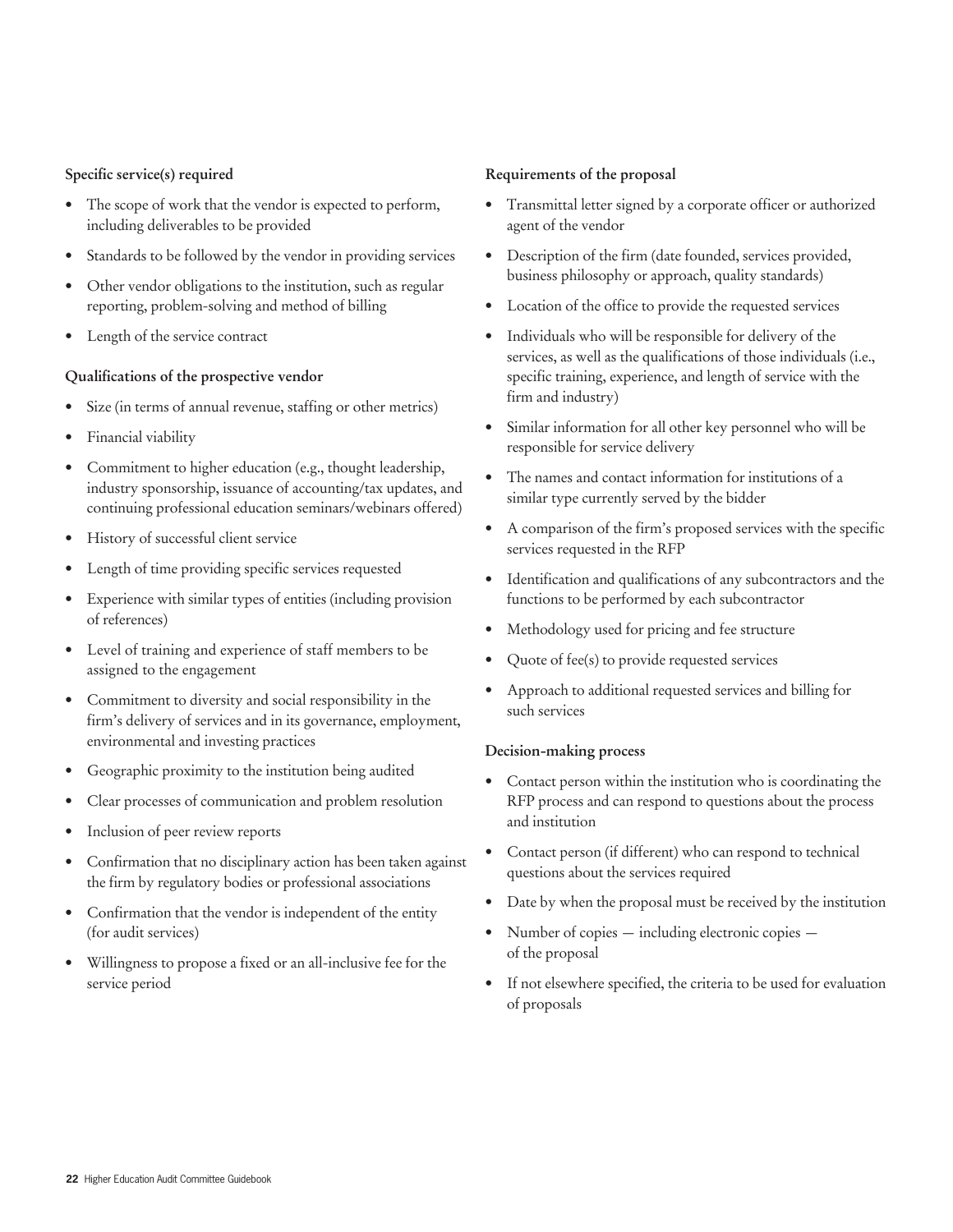# Appendix II: Sample audit committee charter

Acting on behalf of the board, the audit committee is charged with overseeing all material aspects of the institution's financial reporting, internal controls, risk management and audit functions.

The audit committee's role includes a particular focus on the qualitative aspects of financial reporting and the institution processes for the management of risk and compliance with significant applicable tax, legal, ethical and regulatory requirements. The audit committee's role also includes coordination with other board committees and maintenance of strong, positive working relationships with management, internal and external auditors, counsel and other committee advisers.

The audit committee shall report this information to the board and provide its recommendations for action to be taken by the board and management in order to strengthen the institution's system of internal controls, compliance procedures and financial reporting process.

The audit committee shall oversee the internal and external auditors, and monitor management's progress in responding to the internal and external auditors' findings.

#### **Composition**

The audit committee shall be composed of no fewer than three and no more than five independent nonexecutive board members. No member of the audit committee shall be an officer or employee of, or receive any compensation from, the institution.

The board treasurer may not serve on the audit committee. The president or chancellor shall be an ex officio nonvoting member of the audit committee but must be excluded, along with other management officials, when the audit committee is in executive session.

Committee members shall have (1) knowledge of the primary activities of the institution; (2) the ability to read and understand nonprofit financial statements, including a statement of financial position, statement of activities and changes in net assets, statement of cash flows and key performance indicators; and (3) the ability to understand key operational and financial risks, and related controls and control processes. The committee shall have access to its own counsel and other advisers at the committee's sole discretion.

At least one member, preferably the chair, should be literate in nonprofit financial reporting and control, including knowledge of tax and regulatory requirements, and should have past or current employment experience in finance or accounting, or other comparable experience or background. Ideally, this individual should have specific experience with a similar institution.

## **Roles and responsibilities Risks and controls**

- Reviewing and assessing the institution's operating and financial risk management process, including the adequacy of the overall control environment and controls in selected areas representing significant risk
- Reviewing significant risks and exposures, and the plans to minimize or respond to them
- Assuring that management is setting the appropriate tone in communicating the importance of internal controls and establishing policies and procedures to mitigate risk
- Reviewing and assessing the institution's system of internal controls for detecting accounting and financial reporting errors, fraud and defalcations, legal and tax code violations, and noncompliance with the institution's code of conduct — in that regard, reviewing the related findings and recommendations of the internal and external auditors, together with management's responses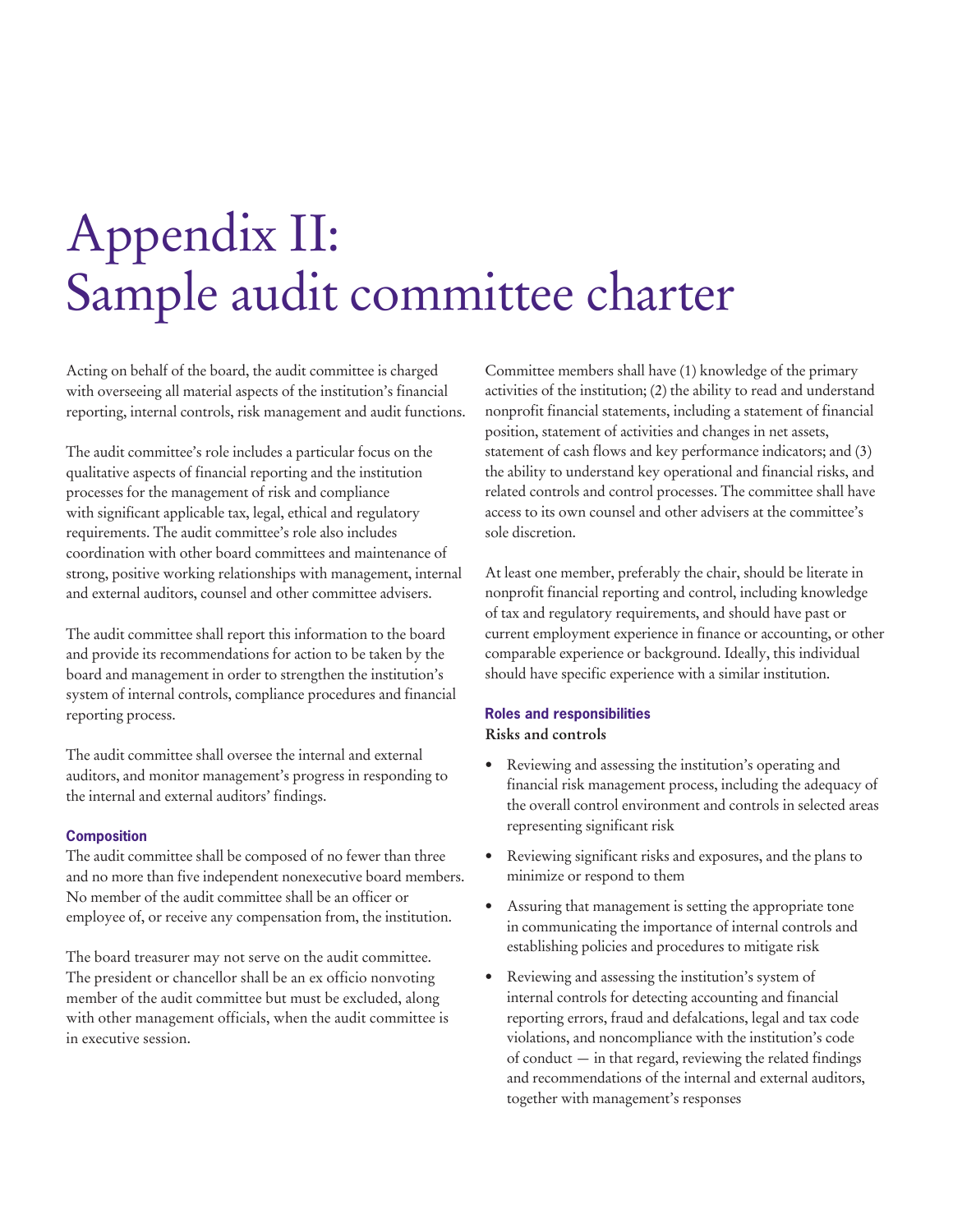- Determining whether internal control recommendations made by internal and external auditors have been implemented by management
- Making certain that the internal and external auditors keep the audit committee informed about fraud, illegal acts, deficiencies in internal control and other audit-related matters
- Determining which aspects of internal control and compliance procedures are being tested annually by the internal and external auditors
- Understanding the nature of significant deficiencies and material weaknesses reported with the financial statements and reportable findings under Government Auditing Standards
- Reviewing with legal counsel any matters that may have a material effect on the financial statements
- Reviewing the results of the annual audits of trustees' and officers' expense accounts, and management prerequisites prepared by the internal or external auditors
- Identifying best practices, and developing and recommending corporate governance principles applicable to the institution

## **Financial reporting**

- Reviewing with management and the external auditors the results of the annual audit and related footnotes, including any difficulties or disputes with management, any significant changes in the audit plans, the rationale for (and quality of) adoptions of and changes in accounting principles, and soundness of accounting estimates requiring significant judgments
- Assessing whether the annual financial statements and related footnotes reflect appropriate accounting principles
- Reviewing the MD&A disclosures and concluding as to their reasonableness based on the audit committee's knowledge of the institution
- Reviewing and assessing the key financial statement issues and risks, their effect or potential effect on reported financial information, the processes used by management to address such matters, related auditors' views and the basis for audit conclusions
- Reviewing recent professional and regulatory pronouncements, and understanding their effect on the institution's financial statements
- Reviewing the management letter and monitoring the institution's compliance with its recommendations
- Approving changes in important accounting principles and the application thereof in both interim and annual financial reports
- Advising financial management and the external auditors that they are expected to provide a timely analysis of significant current financial reporting issues and practices

## **Compliance with laws and regulations**

- Reviewing the effectiveness of the institution's system for monitoring compliance with laws and regulations
- Satisfying itself that all regulatory compliance matters have been considered in the preparation of the financial statements
- Reviewing the IRS Forms 990 and 990-T and all of their disclosures, especially those regarding executive compensation, fees paid to vendors, activities unrelated to the institution's exempt purpose and transactions with related entities
- Reviewing the findings of any significant examinations by regulatory agencies
- Reviewing any state funding and cost reports filed

## **Internal audit**

- Ascertaining that the institution has the appropriate structure and staffing to carry out its internal audit responsibilities effectively
- Reviewing and approving the annual internal audit plan as recommended by internal audit based upon a comprehensive internal audit risk assessment
- Approving any changes to the approved annual internal audit plan
- Receiving and acting upon the reports presented by internal audit
- Evaluating the effectiveness of internal audit personnel, including the head of internal audit
- Concurring in the appointment, replacement, reassignment or dismissal of the head of internal audit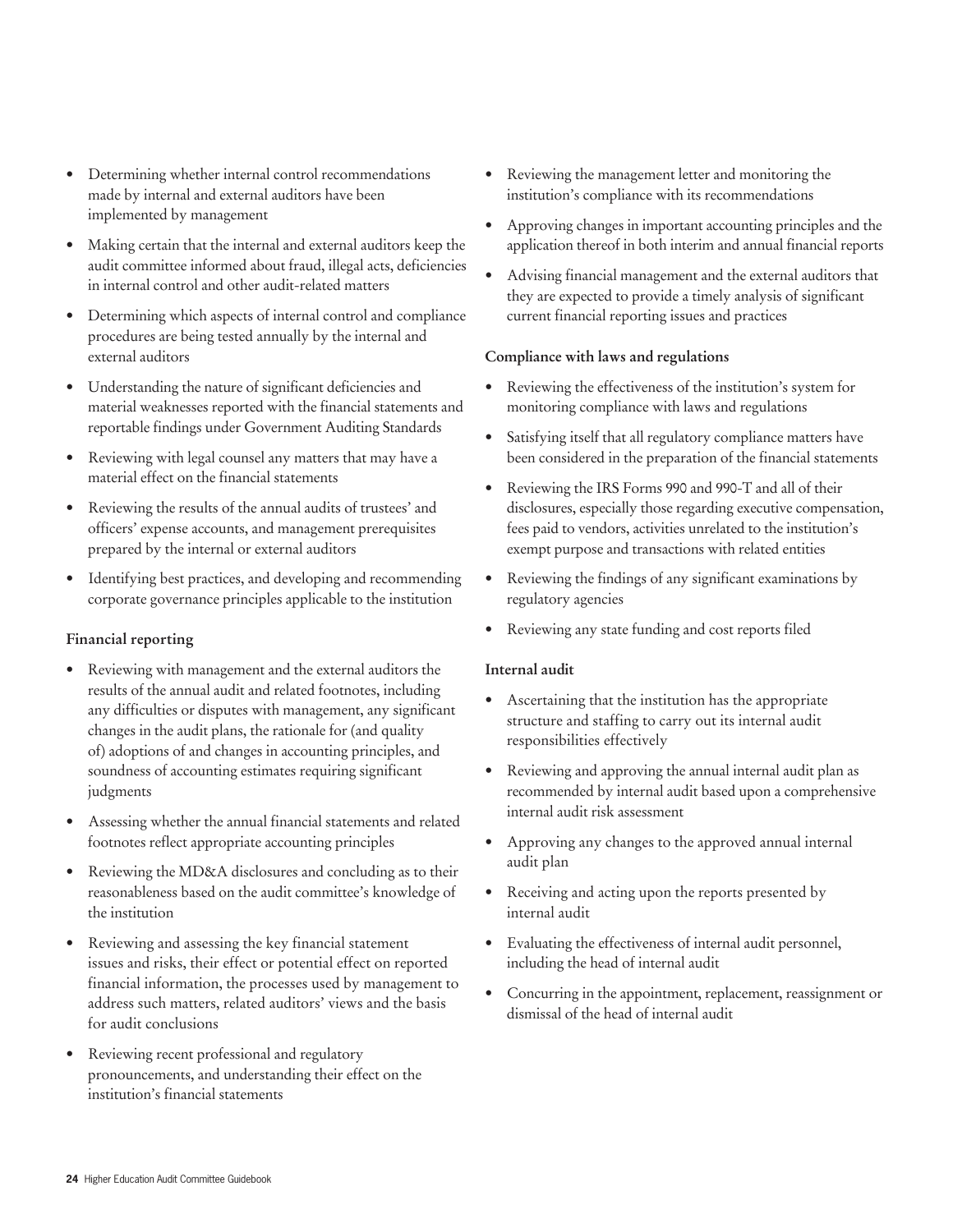## **External audit**

- Selecting and retaining the institution's external auditors
- Approving the external auditors' fees
- Reviewing and approving the external auditors' proposed audit scope and approach
- Reviewing the performance of the external auditors and recommending their retention or discharge
- Reviewing and confirming the external auditors' assertion of their independence in accordance with professional standards
- Reviewing and approving the engagement of the external auditors to perform services over \$X in fees— including consulting services — unrelated to the audit

## **Reporting responsibilities**

- Reporting to the board at least annually with appropriate recommendations regarding the audit committee's activities and any key external audit issues
- Ascertaining whether the internal and external auditors have communicated issues and concerns to each other for appropriate follow-up and action
- Confirming with the internal and external auditors that they will report all relevant issues to the committee in response to agreed-upon expectations and as required by their professional standards
- Reviewing any submissions to the institution's whistleblower hotline
- Reporting to the board any reported conflicts of interest or related-party transactions

## **Other responsibilities**

- Meeting with the external auditors, internal auditors and management in separate executive sessions at least twice annually
- Confirming that significant findings and recommendations made by the internal and external auditors are received, discussed, and acted upon appropriately and promptly
- Reviewing and updating the audit committee charter
- Discussing with management the enterprise-wide risk assessment process and management action plans
- Understanding the control procedures to ensure that nonfinancial data reported to regulatory, accrediting and evaluative bodies is accurate and complete
- Reviewing and approving the institution's conflict-of-interest, code-of-ethics and whistleblower policies
- Reviewing and determining the appropriate response to reported conflicts of interest, related-party transactions and whistleblower complaints
- Conducting or authorizing investigations into any matters within the committee's scope of responsibilities; the committee will be empowered to retain independent counsel and other professionals to assist in conducting any investigation
- Providing an annual performance assessment of the committee, comparing the work of the committee with the requirements of its charter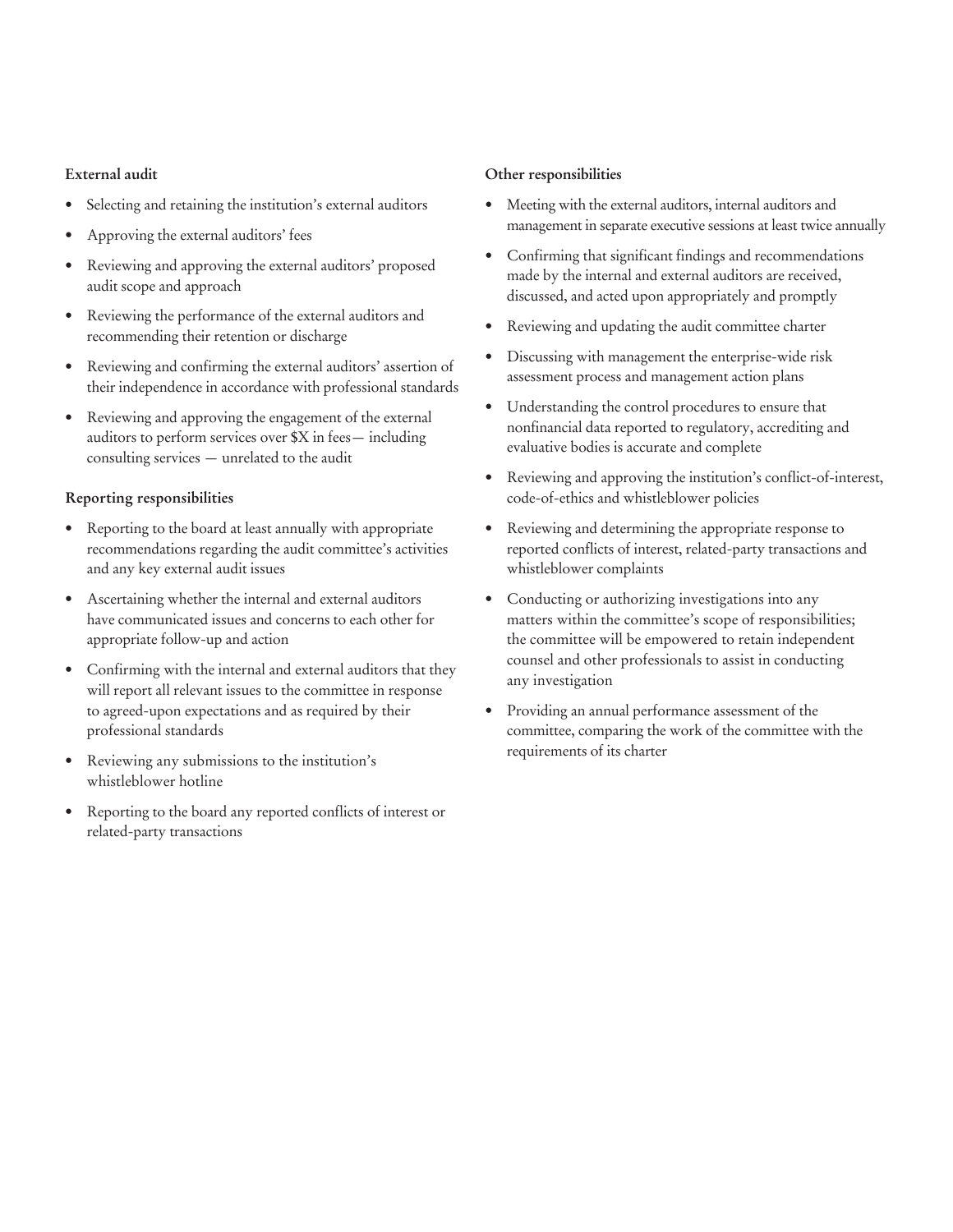## About Grant Thornton LLP's services to higher education

More than 400 dedicated industry professionals serve the audit, tax and advisory needs of over 200 public and private higher education institutions — community colleges, liberal arts colleges, universities, research institutions, graduate schools and multicampus state systems. Grant Thornton's Higher Education practice has a well-earned reputation for providing clients with in-depth knowledge and a unique understanding of the higher education sector and its operations, opportunities and challenges.

Higher education is a strategic industry segment for our firm. Our commitment to this sector is reflected in our active participation and leadership in, and sponsorship of, key industry associations and conferences. As a leader in this sector, we are also dedicated to giving back to the higher education community by sharing our best-practice experience through myriad thought leadership we produce via articles, webcasts and training.

Our clients rely on us, and we respond to that trust by making continuous investments in our people so we can provide our college and university clients with the highest level of service. We are the only leading accounting firm to have fully dedicated professionals from staff to partner who work exclusively with higher education and not-for-profit clients. Our higher education professionals provide our clients with information about relevant industry trends, and accounting and regulatory pronouncements; practical insights and value-added recommendations; personal attention with timely, authoritative feedback and quick responses; and high-quality service with measurable results.

#### **Keeping you informed about industry trends**

We are committed to helping you stay up-to-date on industry developments. Contact one of our professionals, or visit [grantthornton.com/highereducation](http://www.grantthornton.com/highereducation) for educational forums, articles, webcasts and nationwide speaking engagements on current issues of interest to higher education leaders. To be informed as these thought leadership items are released, visit [grantthornton.com/bei](http://www.grantthornton.com/bei) to join our mailing list.

#### **Here are some of the ways we serve the higher education sector:**

| <b>Audit Services</b>                                                                                                                                                                      |                                                                                                                                                                                          |  |  |  |  |  |
|--------------------------------------------------------------------------------------------------------------------------------------------------------------------------------------------|------------------------------------------------------------------------------------------------------------------------------------------------------------------------------------------|--|--|--|--|--|
| <b>Dennis Morrone</b><br>National Partner-in-Charge<br><b>Audit Services</b><br>Not-for-Profit and<br><b>Higher Education Practices</b><br>T +1 732 516 5582<br>E dennis.morrone@us.gt.com | Financial statement audits<br>٠<br>Benefit plan audits<br>$\bullet$<br>Agreed-upon procedures<br>٠                                                                                       |  |  |  |  |  |
| <b>Tax Services</b>                                                                                                                                                                        |                                                                                                                                                                                          |  |  |  |  |  |
| Dan Romano<br>National Partner-in-Charge<br><b>Tax Services</b><br>Not-for-Profit and<br><b>Higher Education Practices</b><br>T +1 212 542 9609<br>E daniel.romano@us.gt.com               | Forms 990 and 990-T<br>٠<br>filing positions<br>International operations<br>٠<br>Compensation and benefits<br>٠<br>consulting<br>Revenue generation<br>Unrelated business income         |  |  |  |  |  |
| <b>Advisory Services</b>                                                                                                                                                                   |                                                                                                                                                                                          |  |  |  |  |  |
| <b>Mark Oster</b><br>National Managing Partner<br>Not-for-Profit and<br><b>Higher Education Practices</b>                                                                                  | Strategic planning and governance<br>٠<br>Operational improvement<br>٠<br>Information technology<br>$\bullet$                                                                            |  |  |  |  |  |
| National Partner-in-Charge<br><b>Advisory Services</b><br>Not-for-Profit and<br><b>Higher Education Practices</b><br>T +1 212 542 9770<br>E mark.oster@us.gt.com                           | $\bullet$<br>Business risk (including<br>ERM, fraud and financial<br>data misrepresentation, and<br>construction audits)<br>Valuation<br>$\bullet$<br>Transaction support lineluding due |  |  |  |  |  |

- Transaction support (including due diligence and merger integration)
- Restructuring and turnaround
- Forensic, investigation and dispute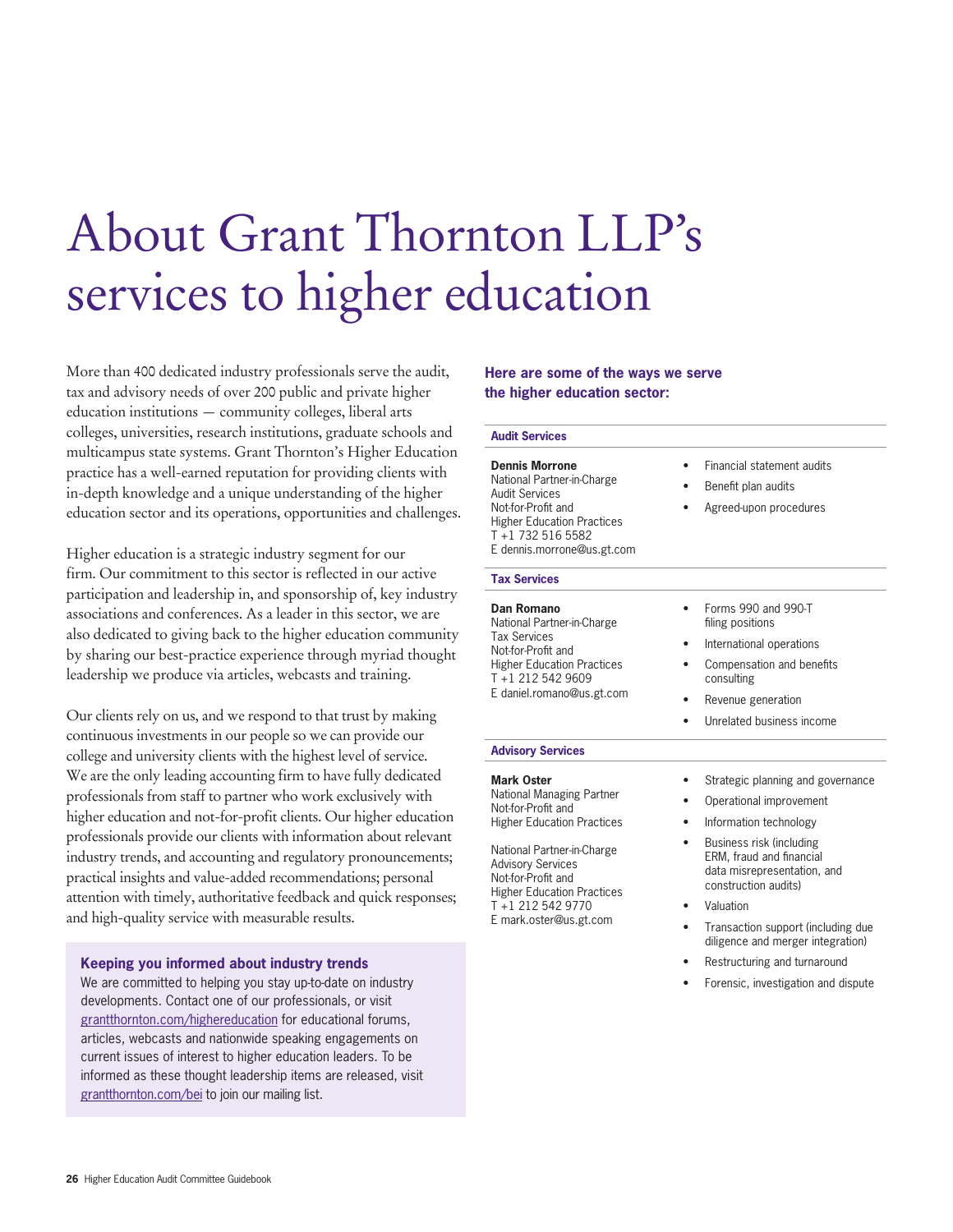